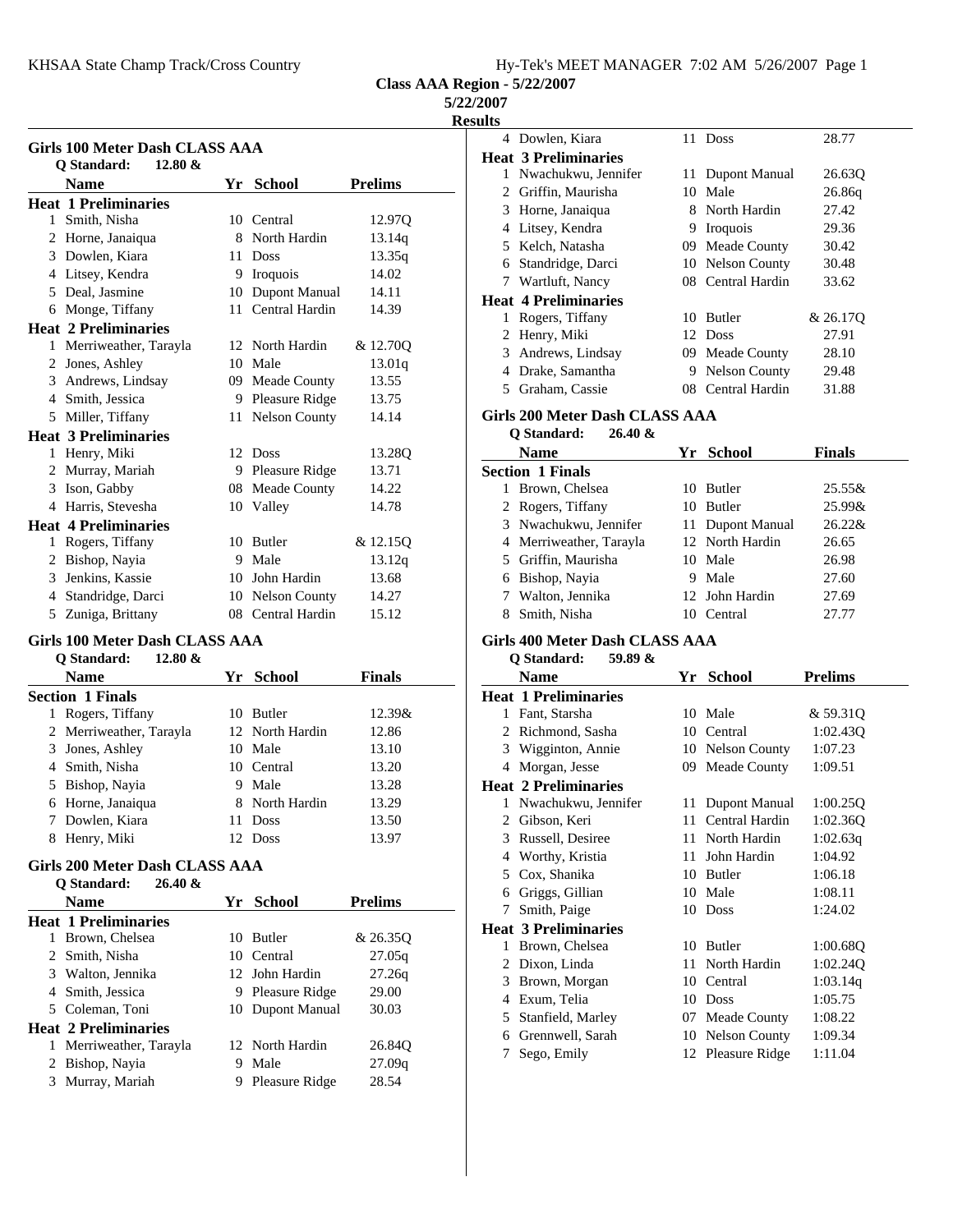|  |  |  |  | Hy-Tek's MEET MANAGER 7:02 AM 5/26/2007 Page 2 |  |  |  |
|--|--|--|--|------------------------------------------------|--|--|--|
|--|--|--|--|------------------------------------------------|--|--|--|

**Class AAA Region - 5/22/2007**

## **5/22/2007**

**Results**

| Girls 400 Meter Dash CLASS AAA<br>59.89 $\&$<br><b>O</b> Standard: |                         |               | <b>Girls 3200 Meter Run CI</b><br>O Standard: 11:56.04 & |
|--------------------------------------------------------------------|-------------------------|---------------|----------------------------------------------------------|
| <b>Name</b>                                                        | Yr School               | <b>Finals</b> | <b>Name</b>                                              |
| <b>Section 1 Finals</b>                                            |                         |               | <b>Section 1</b>                                         |
| Brown, Chelsea                                                     | 10 Butler               | 58.71&        | 1 Pellegrini, MaryGrace                                  |
| 2 Fant, Starsha                                                    | 10 Male                 | 59.95         | 2 Gimborys, Katarina                                     |
| 3 Nwachukwu, Jennifer                                              | 11 Dupont Manual        | 1:01.04       | 3 Medley, Elise                                          |
| 4 Richmond, Sasha                                                  | Central<br>$10^{\circ}$ | 1:02.24       | 4 Warren, Mandi                                          |
| 5 Dixon, Linda                                                     | 11 North Hardin         | 1:02.28       | 5 Janes, Natasha                                         |
| 6 Gibson, Keri                                                     | 11 Central Hardin       | 1:02.86       | 6 Cho, Miriam                                            |
| Russell, Desiree                                                   | 11 North Hardin         | 1:03.32       | 7 Smith, Cynthia                                         |
| Brown, Morgan<br>8.                                                | Central<br>10.          | 1:04.58       | 8 Wise, Ashley                                           |
|                                                                    | 9 Bissig, Sarah         |               |                                                          |
| Girls 800 Meter Run CLASS AAA                                      |                         |               | 10 Ormay, Emily                                          |
| O Standard: $2:22.32 \&$                                           |                         |               | Bland, Amanda<br>11                                      |

|                  | Name                | Yr  | <b>School</b>    | <b>Finals</b> |
|------------------|---------------------|-----|------------------|---------------|
| <b>Section 1</b> |                     |     |                  |               |
| 1                | Sydnor, Natasha     |     | 12 John Hardin   | $2:22.13\&$   |
| 2                | Campbell, Colleen   | 11  | Dupont Manual    | 2:22.35       |
| 3                | Hurley, Brooke      | 11  | Dupont Manual    | 2:24.05       |
| 4                | Burgess, Alex       | 10  | John Hardin      | 2:24.77       |
| 5                | Jenkins, Shelby     | 09. | Meade County     | 2:25.09       |
| 6                | Callen, Laura       | 10  | Male             | 2:29.12       |
| 7                | Smialek, Ashley     |     | 12 Male          | 2:30.93       |
| 8                | Wickliffe, Jayne    | 10  | Central          | 2:33.05       |
| 9                | Windham, Chandler   | 10  | North Hardin     | 2:33.46       |
| 10               | Walker, Sammy       | 8   | North Hardin     | 2:35.86       |
| 11               | Bissig, Sarah       | 10  | <b>Butler</b>    | 2:40.63       |
|                  | 12 Wigginton, Annie |     | 10 Nelson County | 2:45.58       |
| 13               | Hawks, Ally         | 12  | <b>Butler</b>    | 2:49.02       |
| 14               | Weber, Trisha       |     | 12 Nelson County | 2:55.91       |
| 15               | Mack, Miracle       | 10  | Central          | 3:04.32       |

#### **Girls 1600 Meter Run CLASS AAA Q Standard: 5:18.87 &**

|                  | $\vee$ biance in $\mathfrak{c}$ . |    |                      |               |
|------------------|-----------------------------------|----|----------------------|---------------|
|                  | <b>Name</b>                       | Yr | <b>School</b>        | <b>Finals</b> |
| <b>Section 1</b> |                                   |    |                      |               |
| 1                | Pellegrini, MaryGrace             |    | 11 Dupont Manual     | 5:05.38&      |
| 2                | Campbell, Colleen                 | 11 | Dupont Manual        | 5:22.69       |
| 3                | Mattingly, Maggie                 | 9  | John Hardin          | 5:28.52       |
| 4                | Gimborys, Katarina                | 8  | North Hardin         | 5:36.10       |
| 5                | Baker, Meghan                     | 11 | Central Hardin       | 5:38.67       |
| 6                | Janes, Natasha                    |    | 10 Male              | 5:41.96       |
| 7                | Valenzuela, Brittney              | 9  | North Hardin         | 5:58.75       |
| 8                | Ormay, Emily                      |    | 12 Male              | 6:06.48       |
| 9                | Wigginton, Annie                  |    | 10 Nelson County     | 6:08.89       |
| 10               | Bland, Amanda                     | 9  | Pleasure Ridge       | 6:20.57       |
| 11               | Bell, Morgan                      | 9  | Central Hardin       | 6:29.90       |
| 12               | Hawks, Ally                       |    | 12 Butler            | 6:36.96       |
| 13               | Mattingly, Miranda                | 8  | <b>Nelson County</b> | 6:46.45       |
| 14               | Matherly, Kaylen                  | 09 | Butler               | 6:49.85       |
| 15               | Scott, Tosha                      | 09 | Central              | 6:59.75       |
| 16               | Stillwell, Samantha               | 10 | John Hardin          | 7:11.04       |
|                  |                                   |    |                      |               |

| Firls 3200 Meter Run CLASS AAA<br>Q Standard: 11:56.04 & |                       |    |                     |               |
|----------------------------------------------------------|-----------------------|----|---------------------|---------------|
|                                                          | Name                  | Yr | <b>School</b>       | <b>Finals</b> |
|                                                          | Section 1             |    |                     |               |
| 1                                                        | Pellegrini, MaryGrace | 11 | Dupont Manual       | 12:11.97      |
| 2                                                        | Gimborys, Katarina    | 8  | North Hardin        | 12:14.88      |
| 3                                                        | Medley, Elise         | 10 | Dupont Manual       | 12:37.52      |
| 4                                                        | Warren, Mandi         | 11 | Central Hardin      | 12:41.86      |
| 5                                                        | Janes, Natasha        | 10 | Male                | 12:45.30      |
| 6                                                        | Cho, Miriam           | 10 | North Hardin        | 13:02.50      |
| 7                                                        | Smith, Cynthia        | 09 | <b>Meade County</b> | 13:12.34      |
| 8                                                        | Wise, Ashley          | 9  | John Hardin         | 13:18.14      |
| 9                                                        | Bissig, Sarah         | 10 | Butler              | 13:41.06      |
| 10                                                       | Ormay, Emily          | 12 | Male                | 13:50.68      |
| 11                                                       | Bland, Amanda         | 9  | Pleasure Ridge      | 13:52.80      |
| 12                                                       | Thomas, Andrea        |    | 12 Meade County     | 13:53.26      |
| 13                                                       | Bland, Ashley         | 11 | Central Hardin      | 14:42.24      |
| 14                                                       | Furnish, Nicole       | 12 | Nelson County       | 14:48.42      |
| 15                                                       | Mattingly, Miranda    | 8  | Nelson County       | 15:15.62      |
| 16                                                       | Hawks, Ally           | 12 | Butler              | 15:37.23      |
|                                                          |                       |    |                     |               |

# **Girls 100 Meter Hurdles CLASS AAA**

## **Q Standard: 16.22 &**

|   | Name                        | Yr | <b>School</b>     | <b>Prelims</b> |
|---|-----------------------------|----|-------------------|----------------|
|   | <b>Heat 1 Preliminaries</b> |    |                   |                |
| L | Holmes, Chianta             |    | 11 North Hardin   | 16.61Q         |
| 2 | Griggs, Gillian             |    | 10 Male           | 16.630         |
| 3 | Brashear, Cortney           |    | 10 Central        | 17.75q         |
| 4 | Body, Andrea                | 9  | John Hardin       | 18.71g         |
| 5 | Johnson, KeKe               |    | 12 Butler         | 18.89          |
| 6 | Arvelo, Natashia            |    | 10 Valley         | 19.86          |
| 7 | Crepps, Megan               |    | 10 Nelson County  | 21.13          |
| 8 | Kuhn, Lindsey               |    | 10 Pleasure Ridge | 23.19          |
|   | Heat 2 Preliminaries        |    |                   |                |
| 1 | Miles, Jade                 | 11 | <b>Butler</b>     | & 15.640       |
|   | 2 Traynor, Everlene         |    | 12 Central        | 17.51Q         |
| 3 | Hutcherson, Porchia         |    | 11 Male           | 18.28q         |
| 4 | Chapman, Anastasia          |    | 10 North Hardin   | 18.72q         |
| 5 | Spalding, Savannah          |    | 9 Nelson County   | 20.10          |
| 6 | Smith, Kala                 |    | 10 Pleasure Ridge | 20.98          |
|   |                             |    |                   |                |

# **Girls 100 Meter Hurdles CLASS AAA**

**Q Standard: 16.22 &**

|   | <b>Name</b>             |    | Yr School       | <b>Finals</b> |  |
|---|-------------------------|----|-----------------|---------------|--|
|   | <b>Section 1 Finals</b> |    |                 |               |  |
|   | Miles, Jade             | 11 | Butler          | 15.64&        |  |
|   | 2 Holmes, Chianta       |    | 11 North Hardin | 17.01         |  |
|   | 3 Griggs, Gillian       |    | 10 Male         | 17.14         |  |
|   | 4 Traynor, Everlene     |    | 12 Central      | 17.20         |  |
|   | 5 Brashear, Cortney     |    | 10 Central      | 17.52         |  |
|   | 6 Hutcherson, Porchia   |    | 11 Male         | 18.11         |  |
|   | Body, Andrea            | 9  | John Hardin     | 18.83         |  |
| 8 | Chapman, Anastasia      |    | 10 North Hardin | 19.22         |  |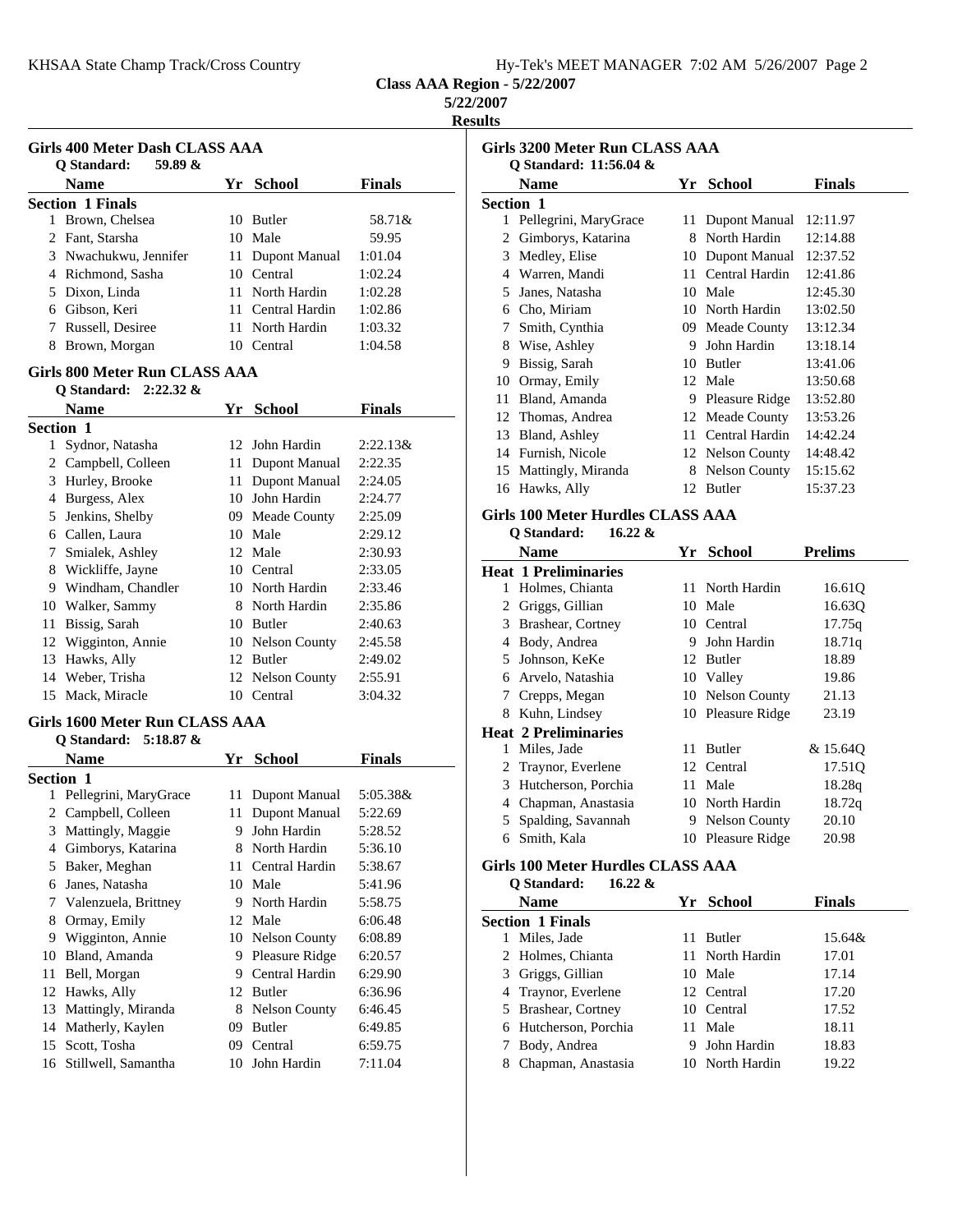KHSAA State Champ Track/Cross Country Hy-Tek's MEET MANAGER 7:02 AM 5/26/2007 Page 3

**Class AAA Region - 5/22/2007**

**5/22/2007**

**Results**

| Girls 300 Meter Hurdles CLASS AAA |                                              |    |                               |                |
|-----------------------------------|----------------------------------------------|----|-------------------------------|----------------|
|                                   | 48.63 &<br><b>O</b> Standard:<br><b>Name</b> | Yr | <b>School</b>                 | <b>Prelims</b> |
|                                   | <b>Heat 1 Preliminaries</b>                  |    |                               |                |
| 1                                 | Hutcherson, Porchia                          | 11 | Male                          | 49.320         |
| 2                                 | Brown, Tiffany                               | 08 | Meade County                  | 49.74Q         |
| 3                                 | Rivers, Deshala                              | 09 | Central                       | 51.33q         |
| 4                                 | Laurence, Lauren                             |    | 10 Nelson County              | 1:02.38        |
|                                   | <b>Heat 2 Preliminaries</b>                  |    |                               |                |
| 1                                 | Jones, Ashley                                | 10 | Male                          | & 47.24Q       |
| 2                                 | Corey, Moriah                                | 09 | Butler                        | & 47.910       |
|                                   | 3 Zetrenne, Nathalie                         |    | 10 Central                    | 49.83q         |
| 4                                 | Chapman, Anastasia                           |    | 10 North Hardin               | 51.97          |
| 5                                 | Crepps, Megan                                |    | 10 Nelson County              | 1:01.06        |
|                                   | <b>Heat 3 Preliminaries</b>                  |    |                               |                |
| 1                                 | Brown, Chelsea                               | 10 | <b>Butler</b>                 | & 47.25Q       |
| $\mathfrak{D}$                    | Holmes, Chianta                              | 11 | North Hardin                  | 50.65Q         |
| 3                                 | Litsey, Kendra                               | 9  | <i><u><b>Iroquois</b></u></i> | 56.07          |
| 4                                 | Body, Andrea                                 | 9  | John Hardin                   | 56.66          |

# **Girls 300 Meter Hurdles CLASS AAA**

| $48.63 \&$<br>O Standard: |    |                 |               |  |
|---------------------------|----|-----------------|---------------|--|
| <b>Name</b>               |    | Yr School       | <b>Finals</b> |  |
| <b>Section 1 Finals</b>   |    |                 |               |  |
| Brown, Chelsea<br>1       | 10 | <b>Butler</b>   | 47.13&        |  |
| 2 Brown, Tiffany          |    | 08 Meade County | 47.96&        |  |
| Jones, Ashley<br>3        |    | 10 Male         | 48.82         |  |
| Corey, Moriah<br>4        | 09 | <b>Butler</b>   | 48.84         |  |
| 5 Hutcherson, Porchia     | 11 | Male            | 48.84         |  |
| 6 Zetrenne, Nathalie      |    | 10 Central      | 50.36         |  |
| Holmes, Chianta           |    | 11 North Hardin | 50.72         |  |
| Rivers, Deshala<br>8      |    | Central         | 51.54         |  |

# **Girls 4x100 Meter Relay CLASS AAA**

|    | 51.46 &<br>O Standard:      |                     |                           |
|----|-----------------------------|---------------------|---------------------------|
|    | <b>Team</b>                 | Relay               | <b>Prelims</b>            |
|    | <b>Heat 1 Preliminaries</b> |                     |                           |
| 1. | Male                        |                     | & 50.930                  |
|    | 1) Jones, Ashley 10         |                     | 2) Sydnor, Tiandrea 12    |
|    | 3) Griffin, Maurisha 10     | 4) Bishop, Nayia 9  |                           |
|    | 5) Hutcherson, Porchia 11   | 6) Fant, Starsha 10 |                           |
|    | 7) Griggs, Gillian 10       | 8) McCabe, Katie 12 |                           |
|    | 2 Central                   |                     | & 51.180                  |
|    | 1) Traynor, Everlene 12     |                     | 2) Rinehardt, Patricia 12 |
|    | 3) Zetrenne, Nathalie 10    |                     | 4) Meredith, Tameka 10    |
|    | 5) Rivers, Deshala 09       |                     | 6) Brashear, Cortney 10   |
|    | 7) Wickliffe, Jayne 10      | 8) Smith, Nisha 10  |                           |
|    | 3 Pleasure Ridge Park       |                     | 54.08O                    |
|    | 1) Murray, Mariah 9         | 2) Shaw, Tiffany 12 |                           |
|    | 3) Smith, Jessica 9         | 4) Vogt, Ashley 9   |                           |
|    | 5) Kuhn, Lindsey 10         |                     |                           |

| 4 | <b>Dupont Manual</b>                                           | 56.96q                  |
|---|----------------------------------------------------------------|-------------------------|
|   | 1) Deal, Jasmine 10                                            | 2) Peters, Megan 12     |
|   | 3) Coleman, Toni 10                                            | 4) Hall, Nancy 10       |
|   | 5) Rice, Narada 10                                             | 6) Martin, Amah 11      |
|   | 7) Veling, Jackie 10                                           | 8) Henry, Casey 12      |
|   | 5 Central Hardin                                               | 57.45                   |
|   | 1) Monge, Tiffany 11                                           | 2) Chaney, Mallory 08   |
|   | 3) Zuniga, Brittany 08                                         | 4) Lynch, Jennifer 08   |
| 6 | <b>Bullitt Central</b>                                         | 59.96                   |
|   | 1) Johnson, Angela 11                                          | 2) Parker, Kelly 10     |
|   | 3) Marraman, Kristin 11                                        | 4) Robinson, Katie 11   |
|   | 5) Lentz, Jessica 11                                           | 6) Bruchshen, Amanda 10 |
|   | <b>Heat 2 Preliminaries</b>                                    |                         |
| 1 | <b>Butler</b>                                                  | & 50.40Q                |
|   | 1) Johnson, KeKe 12                                            | 2) Corey, Moriah 09     |
|   | 3) Miles, Jade 11                                              | 4) Rogers, Tiffany 10   |
|   | 5) Walker, Christa 12                                          | 6) Stanley, Ashley 10   |
|   | 7) Cox, Shanika 10                                             | 8) Brown, Chelsea 10    |
| 2 | North Hardin                                                   | 52.95Q                  |
|   | 1) Horne, Janaiqua 8                                           | 2) Edwards, Raechaun 8  |
|   | 3) Woodson, Briana 7                                           | 4) Higgins, Tameia 12   |
|   | 5) Hinkle-Tuck, Courtney 11                                    | 6) Feaster, Sarah 10    |
|   | 7) Caldwell, Matavia 11                                        | 8) Russell, Desiree 11  |
|   | 3 John Hardin                                                  | 54.04Q                  |
|   | 1) Hester, Whitney 8                                           | 2) Holliman, Faith 9    |
|   | 3) Poirier, Jerica 12                                          | 4) Jenkins, Kassie 10   |
|   | 5) Hollings, Latisha 10                                        | 6) Walton, Jennika 12   |
|   | 7) Hunter, Leilani 8                                           | 8) Vega, Derya 7        |
|   | 4 Nelson County                                                | 56.73q                  |
|   | 1) Standridge, Darci 10                                        | 2) Miller, Tiffany 11   |
|   | 3) Crepps, Megan 10                                            | 4) Drake, Samantha 9    |
|   | 5) Hardin, Emilee 9                                            | 6) Spalding, Kayla 9    |
| 5 | 7) Spalding, Savannah 9<br>Valley                              | 59.57                   |
|   | 1) Arvelo, Natashia 10                                         | 2) Brent, Shakela 11    |
|   | 3) Harris, Stevesha 10                                         | 4) Thompson, Shayna 10  |
|   | 5) Clark, Candice 11                                           | 6) Miller, Debbie 09    |
|   | 7) France, Desirae 10                                          |                         |
|   | 6 Meade County                                                 | 1:00.58                 |
|   | 1) Ison, Gabby 08                                              | 2) Isgrigg, Miranda 09  |
|   | 3) Shacklett, Jalisa 09                                        | 4) Ohmes, Helen 10      |
|   | 5) Wright, Meredith 12                                         | 6) Hobbs, Alexis 09     |
|   | 7) Woodward, Johnna 09                                         | 8) Morgan, Jesse 09     |
|   | $C_{\rm inlo}$ $A_{\rm v}$ 100 Motor Dolov $C_{\rm I}$ ACC AAA |                         |

#### **Girls 4x100 Meter Relay CLASS AAA Q Standard: 51.46 &**

| Team                    | <b>Relay</b>          | <b>Finals</b> |
|-------------------------|-----------------------|---------------|
| <b>Section 1 Finals</b> |                       |               |
| <b>Butler</b>           |                       | 49.66&        |
| 1) Johnson, KeKe 12     | 2) Corey, Moriah 09   |               |
| 3) Miles, Jade 11       | 4) Rogers, Tiffany 10 |               |
| 5) Walker, Christa 12   | 6) Stanley, Ashley 10 |               |
| 7) Cox, Shanika 10      | 8) Brown, Chelsea 10  |               |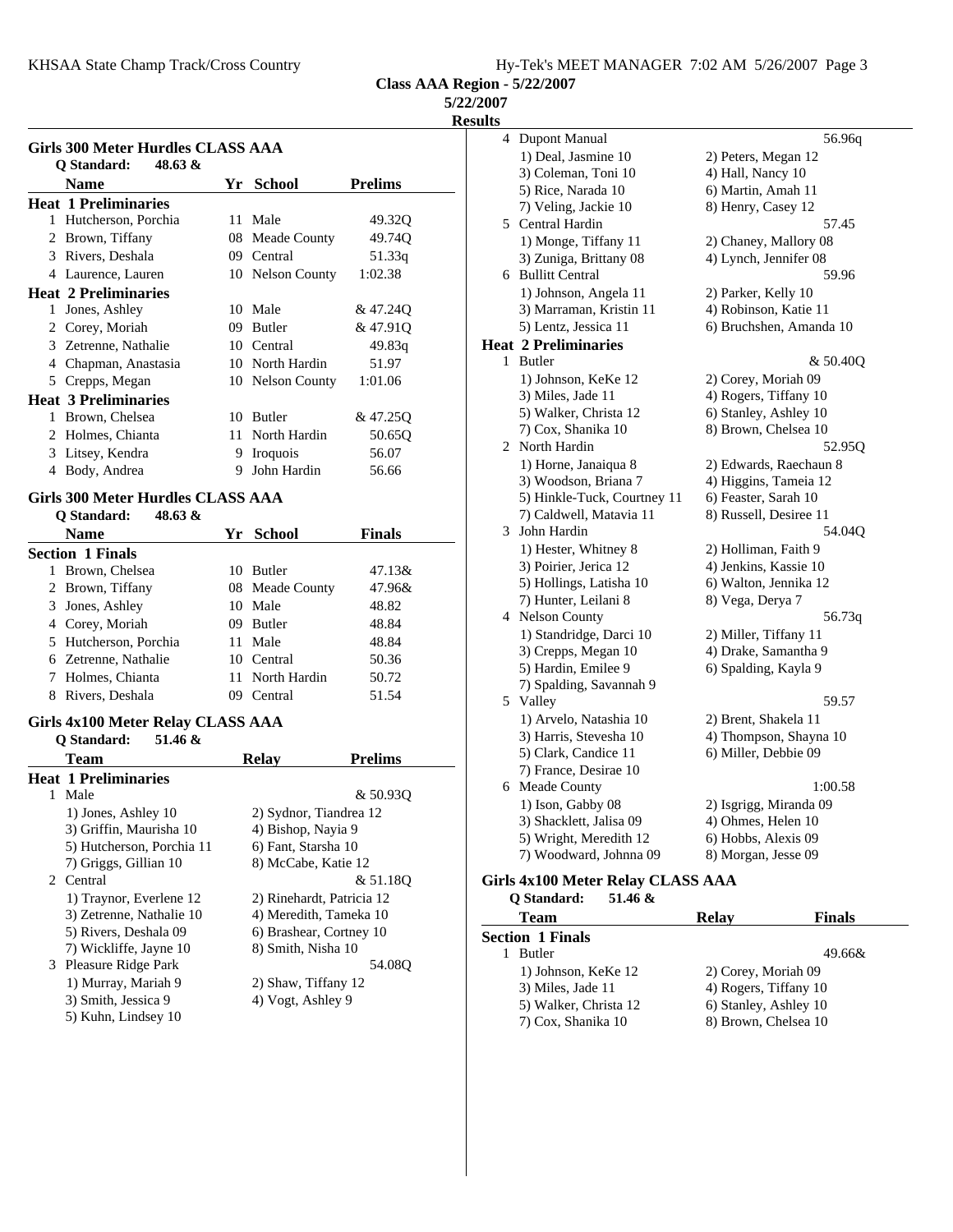**Class AAA Region - 5/22/2007**

| 4 Plea                     |
|----------------------------|
| $1)$ $\circ$               |
| $3)$ S                     |
| 5) F                       |
| 5<br>Bul                   |
| $1)$ J                     |
| 3) V                       |
| 5) E                       |
| Heat 2 P                   |
| 1<br>But                   |
| $1)$ F                     |
| $3)$ C                     |
| 5) V                       |
| 7) C                       |
| Joh<br>2                   |
| $1)$ H                     |
| 3) F                       |
| 5) F                       |
| 7) N                       |
| 3<br>Nor                   |
| $1)$ H                     |
| $3)$ H                     |
| $5)$ C                     |
| 7) F                       |
| 4 Mea                      |
| $1)$ S                     |
| 3) F                       |
| 5) V                       |
| 7) V                       |
| 5.<br>Nel                  |
| $1)$ S                     |
| 3) N                       |
| 5) C                       |
| 7) S                       |
|                            |
| Girls $4x2$<br><u>പാരം</u> |
|                            |

### **Girls 4x200 Meter Relay CLASS AAA**

|    | Q Standard: 1:47.50 &       |                       |                           |  |
|----|-----------------------------|-----------------------|---------------------------|--|
|    | Team                        | <b>Relay</b>          | <b>Prelims</b>            |  |
|    | <b>Heat 1 Preliminaries</b> |                       |                           |  |
| 1. | Male                        |                       | & 1:46.190                |  |
|    | 1) Jones, Ashley 10         |                       | 2) Griffin, Maurisha 10   |  |
|    | 3) Hutcherson, Porchia 11   | 4) Fant, Starsha 10   |                           |  |
|    | 5) Bishop, Nayia 9          | 6) Griggs, Gillian 10 |                           |  |
|    | 7) Sydnor, Tiandrea 12      | 8) McCabe, Katie 12   |                           |  |
|    | 2 Central                   |                       | 1:49.010                  |  |
|    | 1) Rinehardt, Patricia 12   |                       | 2) Zetrenne, Nathalie 10  |  |
|    | 3) Traynor, Everlene 12     |                       | 4) Meredith, Tameka 10    |  |
|    | 5) Smith, Nisha 10          |                       | 6) Brashear, Cortney 10   |  |
|    | 7) Rivers, Deshala 09       |                       |                           |  |
| 3  | Dupont Manual               |                       | 1:57.310                  |  |
|    | 1) Deal, Jasmine 10         | 2) Coleman, Toni 10   |                           |  |
|    | 3) Guenther, Garrity 10     |                       | 4) Nwachukwu, Jennifer 11 |  |
|    | 5) Rice, Narada 10          | 6) Martin, Amah 11    |                           |  |
|    | 7) Henry, Casey 12          | 8) Hall, Nancy 10     |                           |  |

|                       | 4 Pleasure Ridge Park       | 2:04.86                 |
|-----------------------|-----------------------------|-------------------------|
|                       | 1) Clayton, Jessica 9       | 2) Kuhn, Lindsey 10     |
|                       | 3) Smith, Kala 10           | 4) Vogt, Ashley 9       |
|                       | 5) Poindexter, Alexa 10     |                         |
|                       | 5 Bullitt Central           | 2:05.35                 |
|                       | 1) Johnson, Angela 11       | 2) Parker, Kelly 10     |
|                       | 3) Welsh, Felicia 11        | 4) Robinson, Katie 11   |
|                       | 5) Bruchshen, Amanda 10     | 6) Lentz, Jessica 11    |
|                       | <b>Heat 2 Preliminaries</b> |                         |
| $\mathbf{1}$          | <b>Butler</b>               | & 1:45.18Q              |
|                       | 1) Brown, Chelsea 10        | 2) Johnson, KeKe 12     |
|                       | 3) Corey, Moriah 09         | 4) Rogers, Tiffany 10   |
|                       | 5) Walker, Christa 12       | 6) Miles, Jade 11       |
|                       | 7) Cox, Shanika 10          | 8) Stanley, Ashley 10   |
| $\mathbf{2}^{\prime}$ | John Hardin                 | 1:51.33Q                |
|                       | 1) Holliman, Faith 9        | 2) Jenkins, Kassie 10   |
|                       | 3) Poirier, Jerica 12       | 4) Walton, Jennika 12   |
|                       | 5) Hunter, Leilani 8        | 6) Hester, Whitney 8    |
|                       | 7) Vega, Derya 7            | 8) Hollings, Latisha 10 |
| 3                     | North Hardin                | 1:53.82Q                |
|                       | 1) Higgins, Tameia 12       | 2) Edwards, Katie 10    |
|                       | 3) Holmes, Chianta 11       | 4) Woodson, Briana 7    |
|                       | 5) Caldwell, Matavia 11     | 6) Edwards, Raechaun 8  |
|                       | 7) Horne, Janaiqua 8        | 8) Feaster, Sarah 10    |
|                       | 4 Meade County              | 2:00.33q                |
|                       | 1) Stanfield, Marley 07     | 2) Morgan, Jesse 09     |
|                       | 3) Hobbs, Alexis 09         | 4) Kelch, Natasha 09    |
|                       | 5) Woodward, Johnna 09      | 6) Shacklett, Jalisa 09 |
|                       | 7) Wright, Meredith 12      | 8) Andrews, Lindsay 09  |
|                       | 5 Nelson County             | 2:00.61q                |
|                       | 1) Standridge, Darci 10     | 2) Crepps, Megan 10     |
|                       | 3) Miller, Tiffany 11       | 4) Drake, Samantha 9    |
|                       | 5) Grennwell, Sarah 10      | 6) Spalding, Kayla 9    |
|                       | 7) Spalding, Savannah 9     | 8) Hardin, Emilee 9     |
|                       |                             |                         |

## **Girls 4x200 Meter Relay CLASS AAA**

| O Standard: $1:47.50 \&$  |                          |               |
|---------------------------|--------------------------|---------------|
| Team                      | <b>Relay</b>             | <b>Finals</b> |
| <b>Section 1 Finals</b>   |                          |               |
| <b>Butler</b><br>1        |                          | $1:45.21\&$   |
| 1) Brown, Chelsea 10      | 2) Johnson, KeKe 12      |               |
| 3) Corey, Moriah 09       | 4) Rogers, Tiffany 10    |               |
| 5) Walker, Christa 12     | 6) Miles, Jade 11        |               |
| 7) Cox, Shanika 10        | 8) Stanley, Ashley 10    |               |
| 2 Male                    |                          | $1:47.16\&$   |
| 1) Jones, Ashley 10       | 2) Griffin, Maurisha 10  |               |
| 3) Hutcherson, Porchia 11 | 4) Fant, Starsha 10      |               |
| 5) Bishop, Nayia 9        | 6) Griggs, Gillian 10    |               |
| 7) Sydnor, Tiandrea 12    | 8) McCabe, Katie 12      |               |
| 3 Central                 | 1:50.31                  |               |
| 1) Rinehardt, Patricia 12 | 2) Smith, Nisha 10       |               |
| 3) Traynor, Everlene 12   | 4) Zetrenne, Nathalie 10 |               |
| 5) Meredith, Tameka 10    | 6) Brashear, Cortney 10  |               |
| 7) Rivers, Deshala 09     |                          |               |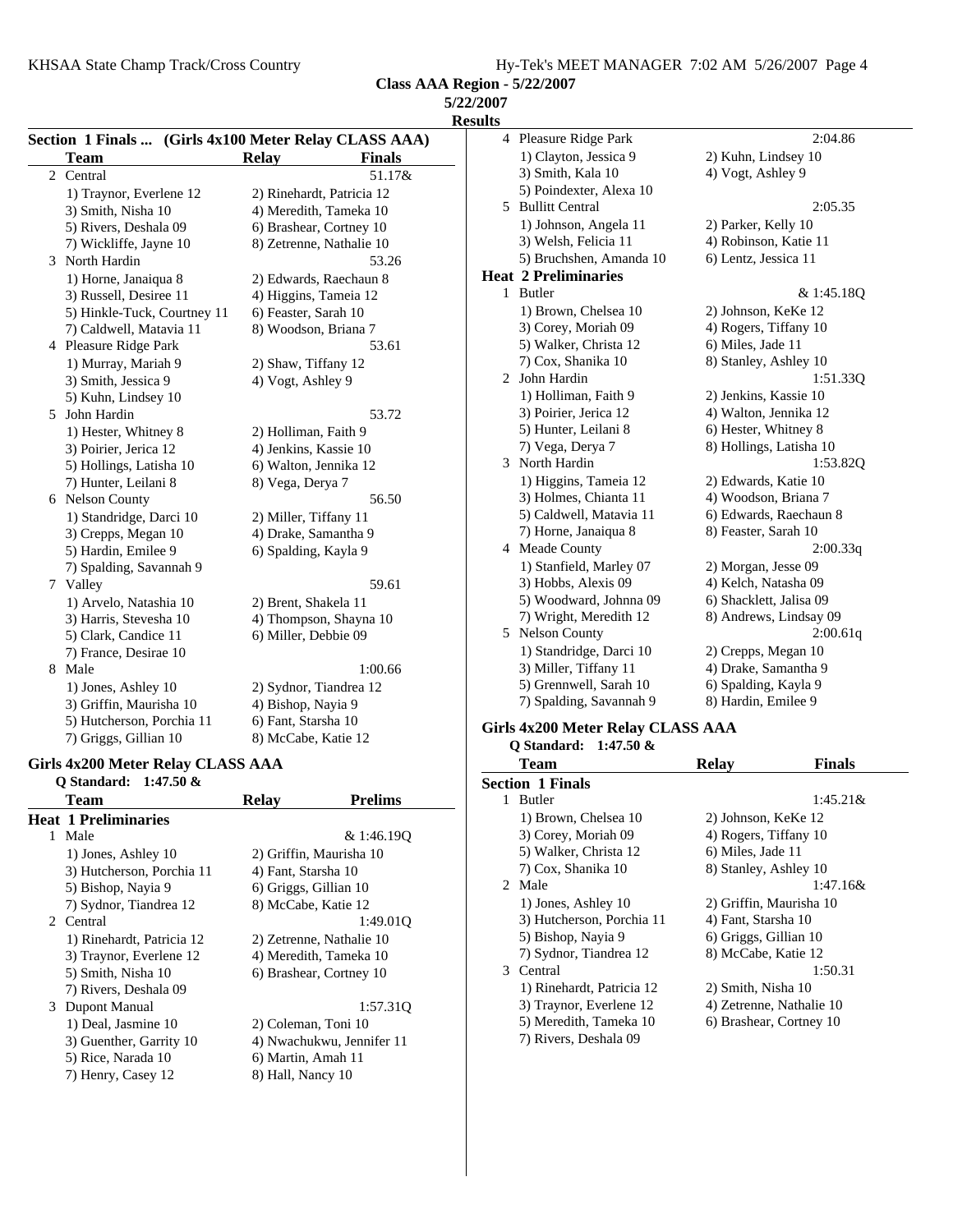KHSAA State Champ Track/Cross Country

**Class AAA Region - 5/22/2007**

| <b>5/22/2007</b> |  |
|------------------|--|
| <b>Results</b>   |  |

|                         | Section 1 Finals  (Girls 4x200 Meter Relay CLASS AAA) | <b>Heat 2 Preliminaries</b>       |                               |            |
|-------------------------|-------------------------------------------------------|-----------------------------------|-------------------------------|------------|
| <b>Team</b>             | <b>Finals</b><br><b>Relay</b>                         | 1 Male                            |                               | & 4:07.11Q |
| 4 John Hardin           | 1:51.98                                               | 1) Fant, Starsha 10               | 2) Callen, Laura 10           |            |
| 1) Holliman, Faith 9    | 2) Jenkins, Kassie 10                                 | 3) Bishop, Nayia 9                | 4) Hutcherson, Porchia 11     |            |
| 3) Poirier, Jerica 12   | 4) Walton, Jennika 12                                 | 5) Griggs, Gillian 10             | 6) Griffin, Maurisha 10       |            |
| 5) Hunter, Leilani 8    | 6) Hester, Whitney 8                                  | 7) Janes, Natasha 10              | 8) Smialek, Ashley 12         |            |
| 7) Vega, Derya 7        | 8) Hollings, Latisha 10                               | 2 Central Hardin                  |                               | 4:15.92Q   |
| 5 North Hardin          | 1:55.47                                               | 1) Gibson, Keri 11                | 2) Fluellen, Sunetris 11      |            |
| 1) Higgins, Tameia 12   | 2) Holmes, Chianta 11                                 | 3) Pitcock, Jean 12               | 4) Baker, Meghan 11           |            |
| 3) Edwards, Raechaun 8  | 4) Horne, Janaiqua 8                                  | 5) Chaney, Mallory 08             | 6) Warren, Mandi 11           |            |
| 5) Caldwell, Matavia 11 | 6) Edwards, Katie 10                                  | Meade County<br>3                 |                               | 4:20.09Q   |
| 7) Feaster, Sarah 10    | 8) Woodson, Briana 7                                  | 1) Andrews, Lindsay 09            | 2) Brown, Tiffany 08          |            |
| 6 Meade County          | 1:59.48                                               | 3) Hobbs, Alexis 09               | 4) Jenkins, Shelby 09         |            |
| 1) Stanfield, Marley 07 | 2) Morgan, Jesse 09                                   | 5) Kelch, Natasha 09              | 6) Stanfield, Marley 07       |            |
| 3) Hobbs, Alexis 09     | 4) Kelch, Natasha 09                                  | 7) Morgan, Jesse 09               | 8) Ison, Gabby 08             |            |
| 5) Woodward, Johnna 09  | 6) Shacklett, Jalisa 09                               | 4 Pleasure Ridge Park             |                               | 4:30.14q   |
| 7) Wright, Meredith 12  | 8) Andrews, Lindsay 09                                | 1) Clayton, Jessica 9             | 2) Murray, Mariah 9           |            |
| 7 Nelson County         | 2:01.01                                               | 3) Sego, Emily 12                 | 4) Shaw, Tiffany 12           |            |
| 1) Standridge, Darci 10 | 2) Crepps, Megan 10                                   | 5) Vogt, Ashley 9                 | 6) Kuhn, Lindsey 10           |            |
| 3) Miller, Tiffany 11   | 4) Drake, Samantha 9                                  | 5 Butler                          |                               | 4:33.77    |
| 5) Grennwell, Sarah 10  | 6) Spalding, Kayla 9                                  | 1) Cox, Shanika 10                | 2) Bissig, Sarah 10           |            |
| 7) Spalding, Savannah 9 | 8) Hardin, Emilee 9                                   | 3) Johnson, KeKe 12               | 4) Walker, Christa 12         |            |
| 8<br>Dupont Manual      | 2:02.06                                               | 5) Parry, Erin 12                 | 6) Tolle, Sarah 09            |            |
| 1) Deal, Jasmine 10     | 2) Coleman, Toni 10                                   | 7) Hawks, Ally 12                 |                               |            |
| 3) Henry, Casey 12      | 4) Guenther, Garrity 10                               | Girls 4x400 Meter Relay CLASS AAA |                               |            |
| 5) Rice, Narada 10      | 6) Martin, Amah 11                                    |                                   |                               |            |
| 7) Hall, Nancy 10       | 8) Nwachukwu, Jennifer 11                             | Q Standard: $4:09.92 \&$<br>m.    | $\mathbf{D}$ . $\mathbf{L}$ . | п. н       |

## **Girls 4x400 Meter Relay CLASS AAA**

|             | Q Standard:<br>4:09.92 $\&$ |                       |                             |
|-------------|-----------------------------|-----------------------|-----------------------------|
|             | Team                        | Relay                 | <b>Prelims</b>              |
|             | <b>Heat 1 Preliminaries</b> |                       |                             |
| 1           | Central                     |                       | 4:10.37Q                    |
|             | 1) Brown, Morgan 10         |                       | 2) Rinehardt, Patricia 12   |
|             | 3) Zetrenne, Nathalie 10    |                       | 4) Wickliffe, Jayne 10      |
|             | 5) Richmond, Sasha 10       |                       | 6) Rivers, Deshala 09       |
| $2^{\circ}$ | John Hardin                 |                       | 4:12.92Q                    |
|             | 1) Mattingly, Maggie 9      |                       | 2) Sydnor, Natasha 12       |
|             | 3) Alcock, Hanna 8          |                       | 4) Rowe, Tiffany 12         |
|             | 5) Worthy, Kristia 11       | 6) Poirier, Jerica 12 |                             |
|             | 7) Burgess, Alex 10         |                       | 8) Hollings, Latisha 10     |
| 3           | North Hardin                |                       | 4:14.80O                    |
|             | 1) Russell, Desiree 11      | 2) Dixon, Linda 11    |                             |
|             | 3) Windham, Chandler 10     |                       | 4) Woodson, Markeshia 9     |
|             | 5) Prude, Snivita 10        |                       | 6) Caldwell, Matavia 11     |
|             | 7) Edwards, Katie 10        |                       | 8) Holmes, Chianta 11       |
| 4           | Dupont Manual               |                       | 4:29.81q                    |
|             | 1) Nwachukwu, Jennifer 11   |                       | 2) Pellegrini, MaryGrace 11 |
|             | 3) Anderson, Elizabeth 9    |                       | 4) Hurley, Brooke 11        |
|             | 5) Campbell, Colleen 11     | 6) Medley, Elise 10   |                             |
|             | 7) Coleman, Toni 10         | 8) Henry, Casey 12    |                             |
| 5           | Nelson County               |                       | 4:38.49                     |
|             | 1) Drake, Samantha 9        |                       | 2) Miller, Tiffany 11       |
|             | 3) Grennwell, Sarah 10      |                       | 4) Wigginton, Annie 10      |
|             | 5) Standridge, Darci 10     |                       | 6) Weber, Trisha 12         |
|             | 7) Spalding, Savannah 9     | 8) Hardin, Emilee 9   |                             |

|                             | Team                      | <b>Relay</b>            | Finals                      |
|-----------------------------|---------------------------|-------------------------|-----------------------------|
|                             | <b>Section 1 Finals</b>   |                         |                             |
|                             | 1 Male                    |                         | $4:05.69\&$                 |
|                             | 1) Fant, Starsha 10       | 2) Callen, Laura 10     |                             |
|                             | 3) Bishop, Nayia 9        |                         | 4) Hutcherson, Porchia 11   |
|                             | 5) Griggs, Gillian 10     | 6) Griffin, Maurisha 10 |                             |
|                             | 7) Janes, Natasha 10      | 8) Smialek, Ashley 12   |                             |
| $\mathcal{D}_{\mathcal{L}}$ | Central                   |                         | $4:06.43\&$                 |
|                             | 1) Brown, Morgan 10       |                         | 2) Rinehardt, Patricia 12   |
|                             | 3) Zetrenne, Nathalie 10  | 4) Wickliffe, Jayne 10  |                             |
|                             | 5) Richmond, Sasha 10     | 6) Rivers, Deshala 09   |                             |
| 3                           | John Hardin               |                         | 4:10.29                     |
|                             | 1) Worthy, Kristia 11     | 2) Sydnor, Natasha 12   |                             |
|                             | 3) Mattingly, Maggie 9    | 4) Rowe, Tiffany 12     |                             |
|                             | 5) Poirier, Jerica 12     | 6) Alcock, Hanna 8      |                             |
|                             | 7) Burgess, Alex 10       | 8) Hollings, Latisha 10 |                             |
|                             | 4 Dupont Manual           |                         | 4:11.01                     |
|                             | 1) Nwachukwu, Jennifer 11 |                         | 2) Pellegrini, MaryGrace 11 |
|                             | 3) Anderson, Elizabeth 9  | 4) Campbell, Colleen 11 |                             |
|                             | 5) Hurley, Brooke 11      | 6) Medley, Elise 10     |                             |
|                             | 7) Coleman, Toni 10       | 8) Henry, Casey 12      |                             |
| 5.                          | North Hardin              |                         | 4:11.02                     |
|                             | 1) Prude, Snivita 10      | 2) Dixon, Linda 11      |                             |
|                             | 3) Windham, Chandler 10   | 4) Holmes, Chianta 11   |                             |
|                             | 5) Caldwell, Matavia 11   | 6) Russell, Desiree 11  |                             |
|                             | 7) Edwards, Katie 10      |                         | 8) Woodson, Markeshia 9     |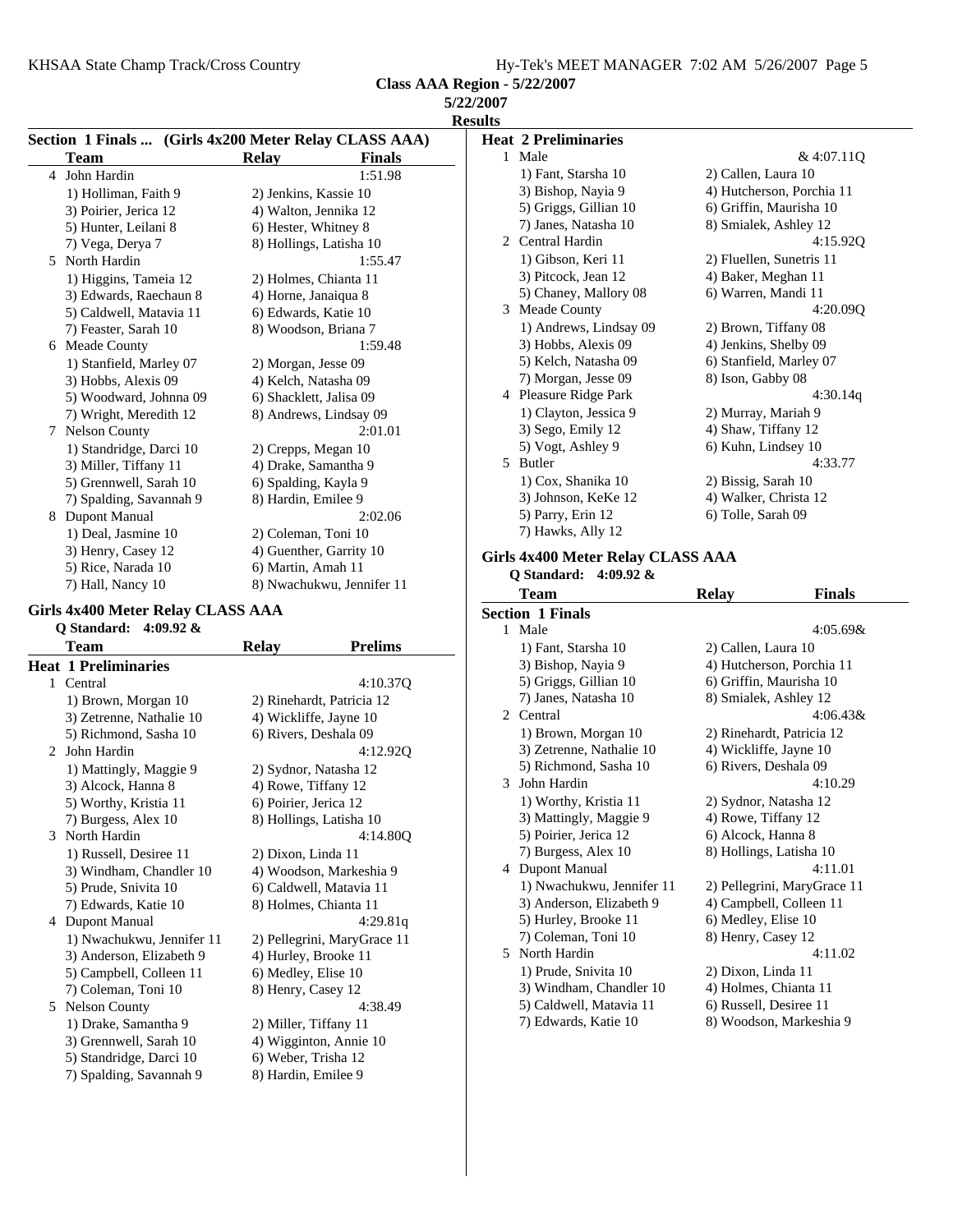**Class AAA Region - 5/22/2007**

**5/22/2007**

**Results**

|   |                        |                          | Section 1 Finals  (Girls 4x400 Meter Relay CLASS AAA) |  |  |
|---|------------------------|--------------------------|-------------------------------------------------------|--|--|
|   | Team                   | Relav                    | <b>Finals</b>                                         |  |  |
|   | 6 Central Hardin       |                          | 4:14.19                                               |  |  |
|   | 1) Gibson, Keri 11     | 2) Fluellen, Sunetris 11 |                                                       |  |  |
|   | 3) Pitcock, Jean 12    | 4) Baker, Meghan 11      |                                                       |  |  |
|   | 5) Chaney, Mallory 08  | 6) Warren, Mandi 11      |                                                       |  |  |
| 7 | Meade County           |                          | 4:20.23                                               |  |  |
|   | 1) Andrews, Lindsay 09 | 2) Brown, Tiffany 08     |                                                       |  |  |
|   | 3) Hobbs, Alexis 09    | 4) Jenkins, Shelby 09    |                                                       |  |  |
|   | 5) Kelch, Natasha 09   | 6) Stanfield, Marley 07  |                                                       |  |  |
|   | 7) Morgan, Jesse 09    | 8) Ison, Gabby 08        |                                                       |  |  |
| 8 | Pleasure Ridge Park    |                          | 4:30.28                                               |  |  |
|   | 1) Clayton, Jessica 9  | 2) Murray, Mariah 9      |                                                       |  |  |
|   | 3) Sego, Emily 12      | 4) Shaw, Tiffany 12      |                                                       |  |  |
|   | 5) Vogt, Ashley 9      | 6) Kuhn, Lindsey 10      |                                                       |  |  |

# **Girls 4x800 Meter Relay CLASS AAA**

# **Q Standard: 9:59.98 &**

|              | Team                      | <b>Relay</b>            | <b>Finals</b>               |  |
|--------------|---------------------------|-------------------------|-----------------------------|--|
|              | Section 1                 |                         |                             |  |
| $\mathbf{1}$ | Dupont Manual             |                         | 9:38.89&                    |  |
|              | 1) Anderson, Elizabeth 9  | 2) Campbell, Colleen 11 |                             |  |
|              | 3) Hurley, Brooke 11      |                         | 4) Pellegrini, MaryGrace 11 |  |
|              | 5) Medley, Elise 10       | 6) Grundy, Kathryn 10   |                             |  |
|              | 7) Guenther, Garrity 10   | 8) Linfield, Kristin 12 |                             |  |
| 2            | John Hardin               | 9:39.82&                |                             |  |
|              | 1) Burgess, Alex 10       | 2) Mattingly, Maggie 9  |                             |  |
|              | 3) Sydnor, Natasha 12     | 4) Worthy, Kristia 11   |                             |  |
|              | 5) Alcock, Hanna 8        | 6) Davis, Kathryn 8     |                             |  |
|              | 7) Wise, Ashley 9         | 8) Rowe, Tiffany 12     |                             |  |
|              | 3 Male                    |                         | 9:51.37&                    |  |
|              | 1) Callen, Laura 10       | 2) Fant, Starsha 10     |                             |  |
|              | 3) Smialek, Ashley 12     | 4) Janes, Natasha 10    |                             |  |
|              | 5) Griggs, Gillian 10     | 6) Ormay, Emily 12      |                             |  |
|              | 7) Miller, Hannah 12      |                         | 8) Gilcrease, Maleshia 10   |  |
|              | 4 North Hardin            |                         | 10:24.77                    |  |
|              | 1) Walker, Sammy 8        |                         | 2) Windham, Chandler 10     |  |
|              | 3) Lozada, Arianna 7      |                         | 4) Woodson, Markeshia 9     |  |
|              | 5) Valenzuela, Brittney 9 | 6) Cho, Miriam 10       |                             |  |
|              | 7) Gimborys, Katarina 8   | 8) Snyder, Aubri 8      |                             |  |
|              | 5 Meade County            |                         | 10:32.54                    |  |
|              | 1) Brown, Tiffany 08      | 2) Stanfield, Marley 07 |                             |  |
|              | 3) Hobbs, Alexis 09       | 4) Jenkins, Shelby 09   |                             |  |
|              | 5) Morgan, Jesse 09       | 6) Kelch, Natasha 09    |                             |  |
|              | 7) Smith, Cynthia 09      |                         |                             |  |
|              | 6 Butler                  |                         | 11:15.71                    |  |
|              | 1) Hawks, Ally 12         | 2) Tolle, Sarah 09      |                             |  |
|              | 3) Bissig, Sarah 10       | 4) Matherly, Kaylen 09  |                             |  |
|              | 5) Parry, Erin 12         | 6) Tuttle, Sarah 10     |                             |  |
|              | 7) Walker, Christa 12     | 8) Johnson, KeKe 12     |                             |  |
|              | 7 Pleasure Ridge Park     |                         | 11:27.75                    |  |
|              | 1) Bland, Amanda 9        | 2) Clayton, Jessica 9   |                             |  |
|              | 3) Shaw, Tiffany 12       | 4) Sego, Emily 12       |                             |  |
|              | 5) Davis, Ashley 10       |                         |                             |  |

| LS |                           |                        |
|----|---------------------------|------------------------|
|    | 8 Central                 | 12:12.35               |
|    | 1) Brashear, Cortney 10   | 2) Mack, Miracle 10    |
|    | 3) Scott, Tosha 09        | 4) Hayden, Michelle 10 |
|    | 5) Wadington, terianna 09 | 6) Rivers, Deshala 09  |
|    | 9 Central Hardin          | 12:36.44               |
|    | 1) Bell, Morgan 9         | 2) Bland, Ashley 11    |
|    | 3) Priddy, Rachel 9       | 4) Boylan, Kristen 11  |
|    | 10 Nelson County          | 12:43.54               |
|    | 1) Weber, Trisha 12       | 2) Laurence, Lauren 10 |
|    | 3) Mattingly, Miranda 8   | 4) Furnish, Nicole 12  |
|    | 5) Land, Rachel 9         | 6) Land, Tessa 10      |
|    | 7) Downs, Hannah 12       |                        |
|    |                           |                        |

# **Boys 100 Meter Dash CLASS AAA**

|    | Q Standard:<br>$11.25 \&$            |     |                      |                |
|----|--------------------------------------|-----|----------------------|----------------|
|    | <b>Name</b>                          |     | Yr School            | <b>Prelims</b> |
|    | <b>Heat 1 Preliminaries</b>          |     |                      |                |
| 1. | Simmons, Will                        | 11. | St. Xavier           | & 11.01Q       |
|    | 2 Gosa, Maurice                      |     | 11 North Hardin      | 11.60          |
|    | 3 McCloud, JaMark                    |     | 11 John Hardin       | 11.61          |
|    | 4 Patterson, Desean                  |     | 11 Nelson County     | 11.67          |
|    | 5 Davidson, Desmond                  | 11  | <b>Dupont Manual</b> | 11.96          |
| 6  | Fackler, Kyle                        | 09  | Meade County         | 13.20          |
|    | <b>Heat 2 Preliminaries</b>          |     |                      |                |
|    | 1 Huguley, Tim                       |     | 12 Central           | 11.28Q         |
|    | 2 Wilkerson, Brad                    |     | 10 St. Xavier        | 11.42q         |
|    | 3 Williams, Brandon                  |     | 11 North Hardin      | 11.50q         |
|    | 4 Watkins, Antwan                    |     | 12 Valley            | 11.73          |
|    | 5 Bennett, Akeem                     |     | 10 BUCE              | 11.90          |
|    | 6 Bridges, Leon                      |     | 11 Central Hardin    | 12.38          |
|    | 7 Cooley, Travis                     |     | 10 Pleasure Ridge    | 12.72          |
|    | <b>Heat 3 Preliminaries</b>          |     |                      |                |
| 1  | Fugate, Jeremy                       | 11  | Male                 | & 11.06Q       |
|    | 2 Camper, Elias                      | 10. | John Hardin          | 11.27q         |
|    | 3 Stanley, Grover                    | 11. | <b>Butler</b>        | 11.56          |
|    | 4 Batts, Deshon                      |     | 12 Doss              | 11.73          |
|    | 5 Maddox, Tray                       |     | 12 Iroquois          | 11.80          |
|    | 6 Niemann, Marcus                    | 11- | Dupont Manual        | 11.94          |
|    | 7 Rule, Justin                       | 09  | Meade County         | 12.46          |
|    | 8 Dickerson, Demorais                |     | 10 Central Hardin    | 12.74          |
|    | <b>Heat 4 Preliminaries</b>          |     |                      |                |
|    | 1 Green, Justin                      |     | 10 Male              | & 10.83Q       |
|    | 2 McAffee, Marquis                   |     | 12 Iroquois          | 11.27q         |
|    | 3 Bell, Montez                       | 11  | Central              | J11.56         |
|    | 4 Reed, Martez                       |     | 12 Butler            | 11.79          |
|    | 5 Petsy, Andy                        | 11  | <b>Nelson County</b> | 12.18          |
|    | --- Deacon, Josh                     |     | 11 Pleasure Ridge    | DQ             |
|    | <b>Boys 100 Meter Dash CLASS AAA</b> |     |                      |                |

**Q Standard: 11.25 &**

| $\sim$ $\sim$ $\sim$ $\sim$ $\sim$ $\sim$ $\sim$ |            |               |
|--------------------------------------------------|------------|---------------|
| <b>Name</b>                                      | Yr School  | <b>Finals</b> |
| <b>Section 1 Finals</b>                          |            |               |
| 1 Green, Justin                                  | 10 Male    | 10.96&        |
| 2 Fugate, Jeremy                                 | 11 Male    | 11.06&        |
| 3 Huguley, Tim                                   | 12 Central | $11.13\&$     |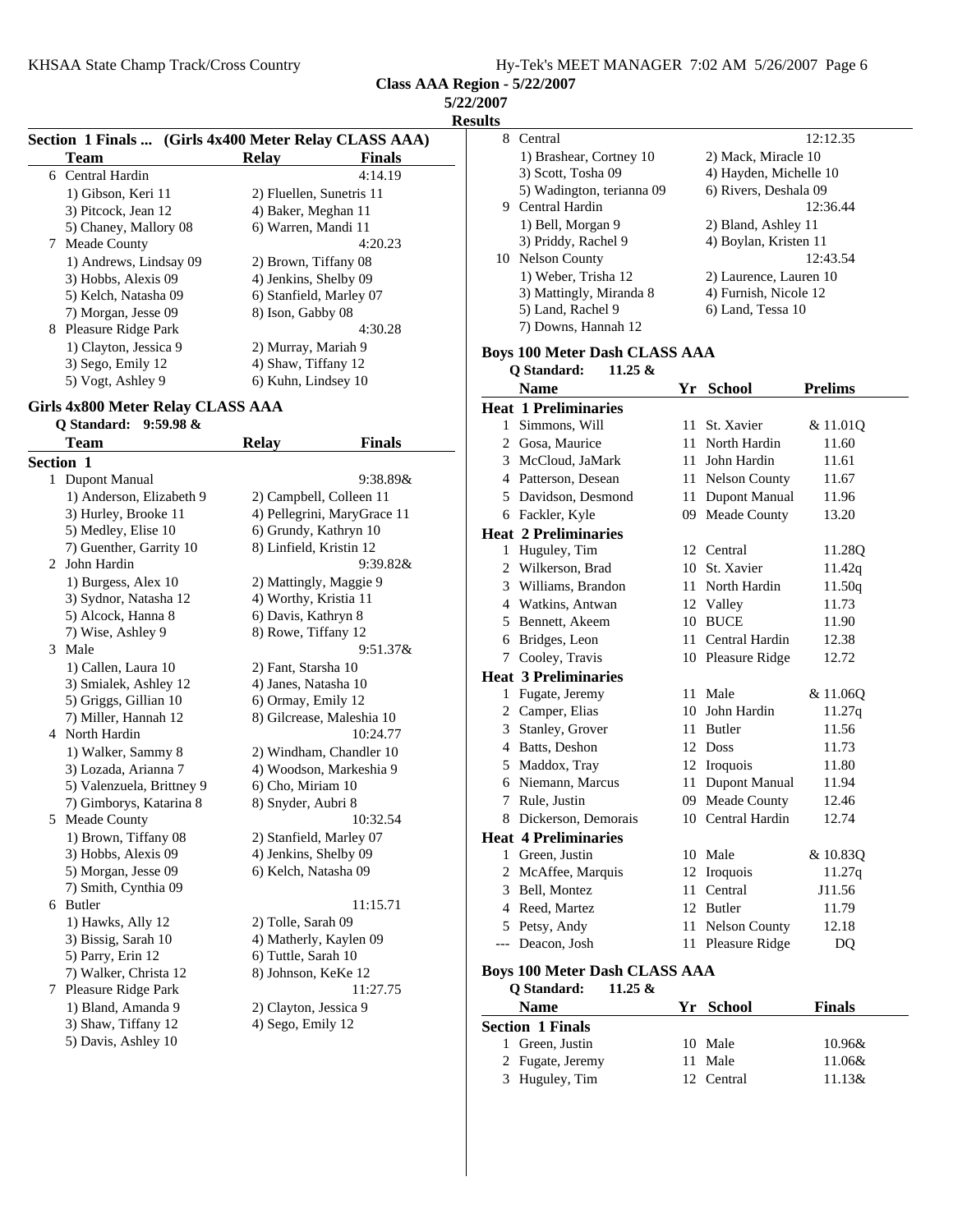## KHSAA State Champ Track/Cross Country

**Class AAA Region - 5/22/2007**

| 5/22/2007      |  |
|----------------|--|
| <b>Results</b> |  |

|   | Section 1 Finals  (Boys 100 Meter Dash CLASS AAA) |    |                      |                |
|---|---------------------------------------------------|----|----------------------|----------------|
|   | <b>Name</b>                                       |    | Yr School            | <b>Finals</b>  |
|   | 4 McAffee, Marquis                                |    | 12 Iroquois          | 11.48          |
|   | 5 Simmons, Will                                   |    | 11 St. Xavier        | 11.52          |
|   | 6 Wilkerson, Brad                                 |    | 10 St. Xavier        | 11.53          |
|   | 7 Camper, Elias                                   |    | 10 John Hardin       | 11.57          |
|   | 8 Williams, Brandon                               |    | 11 North Hardin      | 11.69          |
|   | <b>Boys 200 Meter Dash CLASS AAA</b>              |    |                      |                |
|   | Q Standard:<br>22.89 &<br><b>Name</b>             |    | Yr School            | <b>Prelims</b> |
|   | <b>Heat 1 Preliminaries</b>                       |    |                      |                |
| 1 | Holstein, Tarrell                                 | 11 | Central              | & 22.86Q       |
|   | 2 Cooper, Gerry                                   | 11 | <b>Dupont Manual</b> | 22.94q         |
|   | 3 Swartz, Scott                                   | 11 | North Hardin         | 23.75          |
|   | 4 Patterson, Desean                               |    | 11 Nelson County     | 25.08          |
|   | 5 Peebles, AJ                                     |    | 10 Meade County      | 25.89          |
|   | <b>Heat 2 Preliminaries</b>                       |    |                      |                |
|   | 1 Simmons, Will                                   |    | 11 St. Xavier        | & 22.24Q       |
|   | 2 Brownlee, Donte                                 |    | 11 Valley            | 23.47          |
|   | 3 McCloud, JaMark                                 | 11 | John Hardin          | 23.57          |
|   | 4 Batts, Deshon                                   | 12 | <b>Doss</b>          | 24.10          |
|   | 5 Ramon, Joseph                                   |    | 12 Meade County      | 27.11          |
|   | <b>Heat 3 Preliminaries</b>                       |    |                      |                |
|   | 1 Garrett, Juan                                   |    | 12 Male              | & 22.630       |
|   | 2 Thomas, Paul                                    |    | 12 St. Xavier        | & 22.84q       |
|   | 3 Hobbs, Marcellus                                |    | 10 North Hardin      | 23.20q         |
|   | 4 Zelch, Steve                                    | 10 | Valley               | 25.15          |
|   | 5 Mathews, Daryl                                  | 10 | Central Hardin       | 25.30          |
|   | <b>Heat 4 Preliminaries</b>                       |    |                      |                |
|   | 1 Green, Justin                                   |    | 10 Male              | & 22.51Q       |
|   | 2 Denham, Matt                                    |    | 11 John Hardin       | & 22.64q       |
|   | 3 Deacon, Josh                                    |    | 11 Pleasure Ridge    | 24.69          |
|   | 4 Bartley, Tony                                   | 11 | <b>Nelson County</b> | 26.23          |

# **Boys 200 Meter Dash CLASS AAA**

| 22.89 &<br><b>Q</b> Standard: |         |                  |               |
|-------------------------------|---------|------------------|---------------|
| <b>Name</b>                   |         | Yr School        | <b>Finals</b> |
| <b>Section 1 Finals</b>       |         |                  |               |
| Green, Justin<br>L            | 10 Male |                  | $22.12\&$     |
| 2 Holstein, Tarrell           |         | 11 Central       | 22.86&        |
| 3 Denham, Matt                |         | 11 John Hardin   | 22.87&        |
| 4 Cooper, Gerry               |         | 11 Dupont Manual | 22.90         |
| 5 Hobbs, Marcellus            |         | 10 North Hardin  | 23.16         |
| 6 Thomas, Paul                |         | 12 St. Xavier    | 23.18         |

#### **Boys 400 Meter Dash CLASS AAA**

| 51.11 $\&$<br>O Standard:   |                  |                    |
|-----------------------------|------------------|--------------------|
| <b>Name</b>                 | Yr School        | <b>Prelims</b>     |
| <b>Heat 1 Preliminaries</b> |                  |                    |
| 1 Cooper, Gerry             | 11 Dupont Manual | 52.27 <sub>O</sub> |
| 2 Debro, Byron              | 11 Central       | 53.71              |
| 3 Pedretti, Michael         | 12 Nelson County | 56.59              |
| 4 White, Terrell            | 11 John Hardin   | 56.63              |
| 5 Medley, Chad              | 09 Meade County  | 59.72              |

**Heat 2 Preliminaries** 1 53.14Q Omeninma, Chinaederen 11 Dupont Manual 2 53.23q Sorilla, Vato 11 Central Hardin 3 Story, Kieran 9 Male 53.37 **Heat 3 Preliminaries** 1 Dodson, Lewis 11 Male 51.99Q 2 Sheppard, Greg 10 North Hardin 52.39q<br>3 Routt, Blaine 12 John Hardin 52.72q 3 Routt, Blaine 12 John Hardin 4 53.93 Readus, Antonio 11 Butler 5 58.14 Williams, Sage 11 BUCE 6 58.83 Bowman, Anthony 11 Pleasure Ridge **Heat 4 Preliminaries** 1 Hobbs, Marcellus 10 North Hardin 51.18Q 2 Burnett, Raphael 12 Butler 53.12q 3 Richmond, Tanner 12 Nelson County 54.03 4 Ellis, Sam 10 Pleasure Ridge 54.56 5 56.39 Swint, Donnie 11 Iroquois 6 57.73 Bowen, Zach 08 Meade County

## **Boys 400 Meter Dash CLASS AAA Q Standard: 51.11 &**

| <b>Name</b>             | Yr School         | <b>Finals</b> |  |
|-------------------------|-------------------|---------------|--|
| <b>Section 1 Finals</b> |                   |               |  |
| 1 Hobbs, Marcellus      | 10 North Hardin   | 50.56&        |  |
| 2 Dodson, Lewis         | 11 Male           | 51.09&        |  |
| 3 Cooper, Gerry         | 11 Dupont Manual  | 51.21         |  |
| 4 Burnett, Raphael      | 12 Butler         | 52.46         |  |
| 5 Sheppard, Greg        | 10 North Hardin   | 52.48         |  |
| 6 Omeninma, Chinaederen | 11 Dupont Manual  | 52.96         |  |
| Sorilla, Vato           | 11 Central Hardin | 53.02         |  |
|                         |                   |               |  |

# **Boys 800 Meter Run CLASS AAA**

#### **Q Standard: 1:59.81 &**

|                  | Name                | Yr  | <b>School</b>     | <b>Finals</b> |
|------------------|---------------------|-----|-------------------|---------------|
| <b>Section 1</b> |                     |     |                   |               |
|                  | 1 Valentine, Manuel |     | 12 Central        | 2:05.30       |
| 2                | Van Hoose, Shawn    | 11  | St. Xavier        | 2:06.63       |
| 3                | Harmonson, William  | 10  | North Hardin      | 2:07.46       |
| 4                | Greenwood, Tim      | 11  | Butler            | 2:10.17       |
| 5                | Hayward, Charles    | 11  | Central Hardin    | 2:10.75       |
| 6                | Young, Gerald       | 09  | Central           | 2:10.78       |
| 7                | Streicher, Manuel   | 11  | Pleasure Ridge    | 2:16.97       |
| 8                | Humphrey, Joseph    | 09  | Meade County      | 2:17.82       |
| 9                | Ortiz, Ryan         | 10  | Central Hardin    | 2:24.83       |
| 10               | Gex, David          | 09  | Valley            | 2:27.27       |
| 11               | Dunn, Kevin         | 10  | <b>BUCE</b>       | 2:35.44       |
| 12               | Roeder, Luke        |     | 12 Pleasure Ridge | 2:36.94       |
|                  | 13 Fleener, Tyler   |     | 10 Valley         | 2:54.63       |
|                  | <b>Section 2</b>    |     |                   |               |
| 1                | Erickson, Jon       |     | 12 Dupont Manual  | 1:57.63&      |
| 2                | Lopez, Aundreas     | 11  | John Hardin       | $1:58.23\&$   |
| 3                | Caldwell, Michael   | 09  | Butler            | 1:59.18&      |
| 4                | Long, Brian         | 12  | St. Xavier        | 2:01.48       |
| 5                | Wolz, Ryan          | 12  | John Hardin       | 2:01.54       |
| 6                | Tartaglia, Chris    | 11. | North Hardin      | 2:02.02       |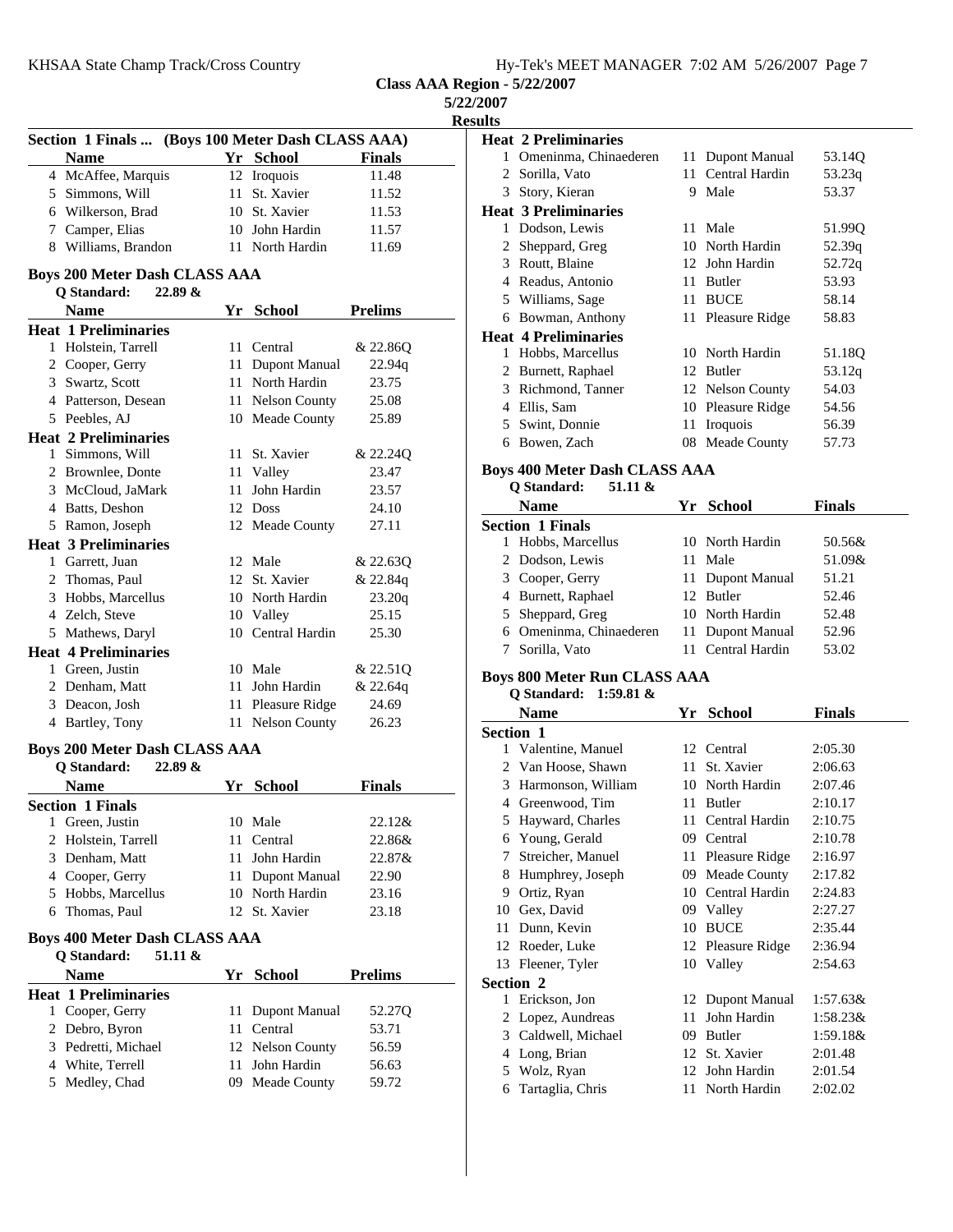|  |  |  |  |  |  | Hy-Tek's MEET MANAGER 7:02 AM 5/26/2007 Page 8 |  |  |
|--|--|--|--|--|--|------------------------------------------------|--|--|
|--|--|--|--|--|--|------------------------------------------------|--|--|

**Class AAA Region - 5/22/2007**

**5/22/2007**

**Resu** 

|    | <b>Name</b>                          |     | Yr School                    | <b>Finals</b>      |
|----|--------------------------------------|-----|------------------------------|--------------------|
|    | 7 Hager, Cody                        |     | 09 Meade County              | 2:02.79            |
|    | 8 Jeter, Eric                        |     | 10 Dupont Manual             | 2:03.11            |
|    | 9 Doering, Brad                      |     | 12 Male                      | 2:04.04            |
|    | 10 LeGrand, Andrew                   |     | 10 Male                      | 2:07.28            |
|    | 11 Richmond, Tanner                  |     | 12 Nelson County             | 2:08.78            |
|    | <b>Boys 1600 Meter Run CLASS AAA</b> |     |                              |                    |
|    | Q Standard: 4:27.95 &                |     |                              |                    |
|    | <b>Name</b>                          |     | Yr School                    | Finals             |
|    | Section 1                            |     |                              |                    |
|    | 1 Long, Brian                        |     | 12 St. Xavier                | 4:28.86            |
|    | 2 Doering, Brad                      |     | 12 Male                      | 4:32.96            |
|    | 3 Finley, Perry                      |     | 10 Dupont Manual             | 4:34.45            |
|    | 4 Stoller, Dallas                    |     | 12 St. Xavier                | 4:34.65            |
|    | 5 LeGrand, Andrew                    |     | 10 Male                      | 4:41.71            |
|    | 6 Keyes, Parker                      |     | 11 Dupont Manual             | 4:42.27            |
|    | 7 Dvorjak, Derek                     |     | 11 John Hardin               | 4:43.20            |
|    | 8 Windham, Bobby                     |     | 11 North Hardin              | 4:43.69            |
|    | 9 Sears, Jordan                      |     | 12 Meade County              | 4:44.08            |
|    | 10 Lado, Rizik                       |     | 09 Central                   | 4:44.10            |
|    | 11 Wigge, Kaelin                     |     | 12 Butler                    | 4:47.77            |
|    | 12 Johnson, Michael                  |     | 12 North Hardin              | 4:54.85            |
|    | 13 Becker, Chris                     |     | 11 Butler                    | 4:55.51            |
|    | 14 Swartz, Joseph                    |     | 10 John Hardin               | 4:55.58            |
|    | 15 Hardin, Thad                      |     | 11 Nelson County             | 5:06.54            |
|    | 16 Kimijwok, Omojwok                 |     | 11 Central                   | 5:11.45            |
|    | 17 Rawal, Nathan                     |     | 10 Valley                    | 5:16.95            |
|    | 18 Wheatley, Joseph                  |     | 11 Nelson County             | 5:17.52            |
|    | 19 Cobb, Kyle                        |     | 12 Central Hardin            | 5:17.96            |
| 20 | Spilman, Matt                        |     | 11 Meade County              | 5:20.92            |
| 21 | Dunn, Kevin                          |     | 10 BUCE                      | 5:41.21            |
|    | 22 Roeder, Luke                      |     |                              |                    |
|    | 23 Vaughn, Donte                     |     | 12 Pleasure Ridge<br>10 Doss | 5:45.98<br>5:50.01 |
|    | 24 Bunch, Matthew                    |     | 12 Central Hardin            |                    |
|    |                                      |     | 11 BUCE                      | 5:57.03<br>6:00.14 |
|    | 25 Wolf, Josh                        |     |                              |                    |
|    | <b>Boys 3200 Meter Run CLASS AAA</b> |     |                              |                    |
|    | O Standard: 9:50.53 &                |     |                              |                    |
|    | <b>Name</b>                          | Yr  | <b>School</b>                | <b>Finals</b>      |
|    | Section 1                            |     |                              |                    |
|    | 1 Long, Brian                        |     | 12 St. Xavier                | 9:52.61            |
|    | 2 Breeds, Sean                       | 09  | Meade County                 | 9:59.56            |
| 3  | Miller, Austin                       | 11- | St. Xavier                   | 10:05.92           |
|    | 4 Hamm, David                        | 10  | Dupont Manual                | 10:12.55           |
|    | 5 Ball, Derek                        | 11  | <b>Dupont Manual</b>         | 10:27.39           |
|    | 6 Carden, Justin                     | 12  | Male                         | 10:31.96           |
|    | 7 Windham, Bobby                     | 11  | North Hardin                 | 10:32.50           |
| 8  | Sivado, Jon                          |     | 09 Butler                    | 10:33.75           |
|    | 9 Hubble, Dalton                     |     | 10 John Hardin               | 10:35.91           |
|    | 10 Clark, Kyle                       |     | 10 Butler                    | 10:48.82           |
| 11 | Johnson, Michael                     |     | 12 North Hardin              | 10:49.42           |
|    | 12 Kassel, Jordan                    |     | 10 Male                      | 10:52.44           |
|    |                                      |     |                              |                    |
| 13 | Hamlet, Steven                       | 11  | Meade County                 | 11:18.20           |

| 15<br>16<br>17 | Kimijwok, Omojwok<br>Cobb, Kyle<br>Bunch, Matthew                    | 11   | Central                            |                |  |
|----------------|----------------------------------------------------------------------|------|------------------------------------|----------------|--|
|                |                                                                      |      |                                    | 11:54.26       |  |
|                |                                                                      | 12   | Central Hardin                     | 12:00.56       |  |
|                |                                                                      |      | 12 Central Hardin                  | 13:08.91       |  |
|                | 18 Wolf, Josh                                                        | 11-  | <b>BUCE</b>                        | 13:25.72       |  |
|                | --- Lopez, Aundreas                                                  | 11-  | John Hardin                        | DNF            |  |
|                | <b>Boys 110 Meter Hurdles CLASS AAA</b>                              |      |                                    |                |  |
|                | 15.64 &<br>Q Standard:                                               |      |                                    |                |  |
|                | <b>Name</b>                                                          | Yr   | <b>School</b>                      | <b>Prelims</b> |  |
|                | <b>Heat 1 Preliminaries</b>                                          |      |                                    |                |  |
|                | 1 Blakely, Scott                                                     |      | 12 St. Xavier                      | 15.66Q         |  |
|                | 2 Hayes, Michael                                                     |      | 12 Male                            | 15.87Q         |  |
|                | 3 Peyton, Tyler                                                      |      | 12 North Hardin                    | 18.38          |  |
|                | 4 Calloway, Antonio                                                  |      | 10 Pleasure Ridge                  | 19.50          |  |
|                | 5 Martinez, Angel                                                    |      | 10 Nelson County                   | 20.64          |  |
|                | <b>Heat 2 Preliminaries</b>                                          |      |                                    |                |  |
|                | 1 Johnson, Ferantee                                                  |      | 12 North Hardin                    | 16.87Q         |  |
|                | 2 Yates, Byron                                                       |      | 11 Butler                          | 16.97Q         |  |
|                | 3 Means, Anthony                                                     |      | 11 Central                         | 18.06q         |  |
|                | 4 Frazier, Ryan                                                      |      | 11 Male                            | 18.23q         |  |
|                | 5 Voshell, Shane                                                     |      | 10 John Hardin                     | 20.02          |  |
|                | <b>Heat 3 Preliminaries</b>                                          |      |                                    |                |  |
|                | 1 Losavio, Joe                                                       |      | 12 St. Xavier                      | & 15.55Q       |  |
|                | 2 Payne, William                                                     |      | 11 Dupont Manual                   | 16.84Q         |  |
|                | 3 Copeck, Jeremy                                                     | 11   | Meade County                       | 19.01          |  |
|                | 4 Moll, Derek                                                        | 11   | <b>Nelson County</b>               | 20.52          |  |
|                | --- Bolden, Diaz                                                     |      | 09 Central                         | DQ             |  |
|                | <b>Boys 110 Meter Hurdles CLASS AAA</b>                              |      |                                    |                |  |
|                | Q Standard:<br>15.64 &                                               |      |                                    |                |  |
|                |                                                                      |      |                                    |                |  |
|                |                                                                      |      |                                    |                |  |
|                | <b>Name</b>                                                          |      | Yr School                          | <b>Finals</b>  |  |
|                | <b>Section 1 Finals</b><br>1 Losavio, Joe                            |      | 12 St. Xavier                      | 15.33&         |  |
|                |                                                                      |      | 12 St. Xavier                      | 15.69          |  |
|                | 2 Blakely, Scott                                                     |      | 12 Male                            | 15.98          |  |
|                | 3 Hayes, Michael                                                     |      | 11 Butler                          | 16.11          |  |
| 5              | 4 Yates, Byron<br>Johnson, Ferantee                                  |      | 12 North Hardin                    | 16.71          |  |
|                |                                                                      | 11 - |                                    | 16.73          |  |
| 7              | 6 Payne, William<br>Means, Anthony                                   |      | <b>Dupont Manual</b><br>11 Central | 17.11          |  |
|                |                                                                      |      |                                    |                |  |
|                | <b>Boys 300 Meter Hurdles CLASS AAA</b><br>Q Standard:<br>41.09 $\&$ |      |                                    |                |  |
|                | <b>Name</b>                                                          |      |                                    | <b>Prelims</b> |  |
|                |                                                                      |      | Yr School                          |                |  |
| 1              | <b>Heat 1 Preliminaries</b><br>Yates, Byron                          | 11   | <b>Butler</b>                      | 41.24Q         |  |
| 2              | Bolden, Diaz                                                         |      | 09 Central                         | 42.16Q         |  |
| 3              | Johnson, Ferantee                                                    |      | 12 North Hardin                    | 42.27q         |  |
|                | 4 Payne, William                                                     | 11 - | <b>Dupont Manual</b>               | 43.90          |  |
|                | 5 Gazaway, Dexter                                                    |      | 10 Doss                            | 46.45          |  |
|                | 6 Lawrence, Corey                                                    | 11 - | Central Hardin                     | 48.13          |  |
| 7              | Pedretti, Michael                                                    |      | 12 Nelson County                   | 53.14          |  |

| leat 2 Preliminaries |                 |         |
|----------------------|-----------------|---------|
| 1 Hayes, Michael     | 12 Male         | &40.200 |
| 2 Blakely, Scott     | 12 St. Xavier   | 43.660  |
| 3 Brown, Marshall    | 11 Meade County | 45.02   |
|                      |                 |         |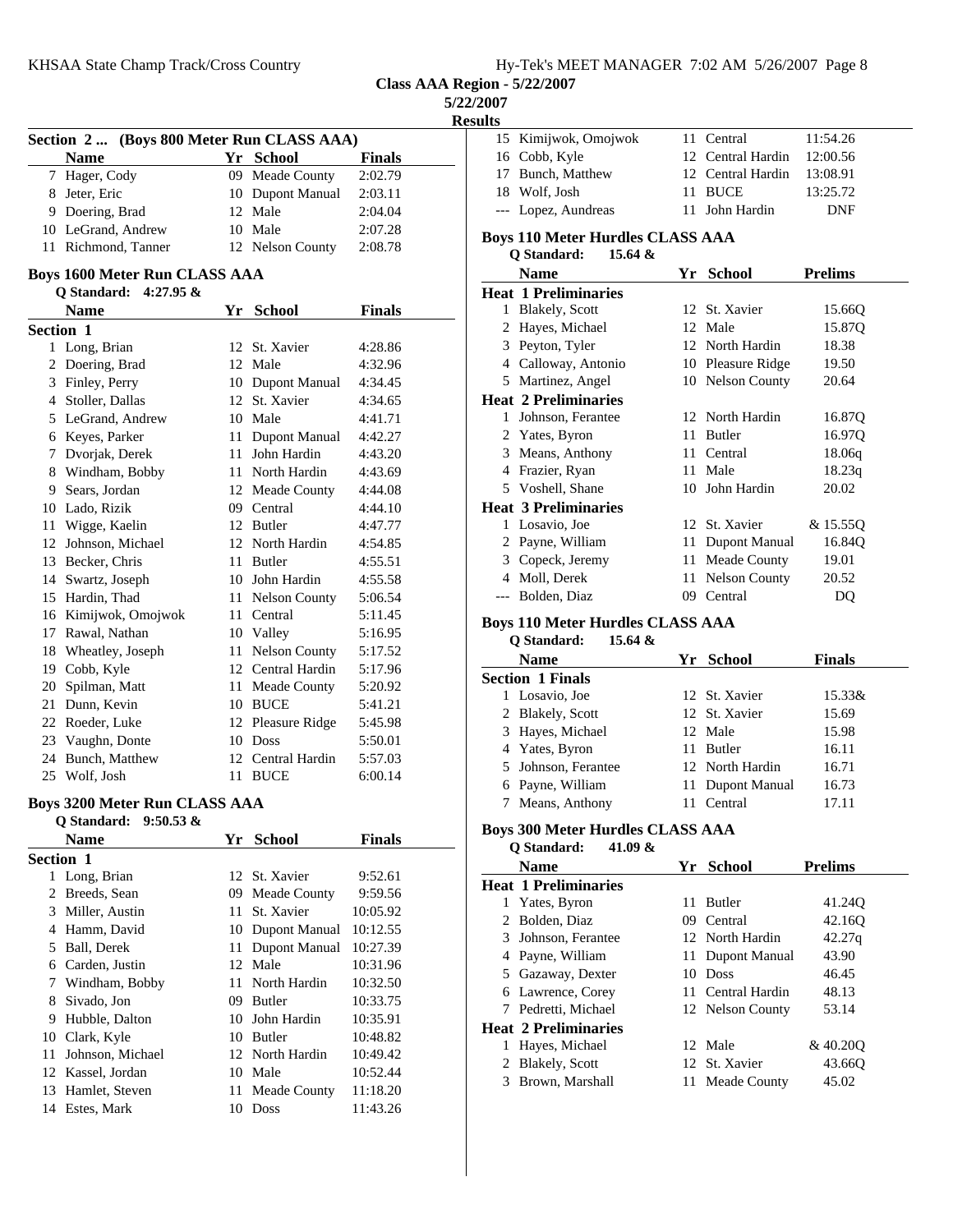**Class AAA Region - 5/22/2007**

| 5/22/2007      |   |  |  |  |  |
|----------------|---|--|--|--|--|
| <b>Results</b> |   |  |  |  |  |
| AA`            | 6 |  |  |  |  |

|    | <b>Heat 2 Preliminaries </b> |   |                   | (Boys 300 Meter Hurdles CLASS AAA) |
|----|------------------------------|---|-------------------|------------------------------------|
|    | <b>Name</b>                  |   | Yr School         | <b>Prelims</b>                     |
|    | 4 Churchill, Troy            |   | 10 Pleasure Ridge | 47.29                              |
|    | 5 Standford, Jamar           | 9 | Iroquois          | 47.89                              |
|    | <b>Heat 3 Preliminaries</b>  |   |                   |                                    |
| 1  | McClendon, Matt              |   | 11 St. Xavier     | 42.31 <sub>O</sub>                 |
|    | 2 Perry, Austin              |   | 10 Central        | 42.74Q                             |
|    | 3 Williams, RJ               |   | 9 North Hardin    | 43.46g                             |
|    | 4 Frazier, Ryan              |   | 11 Male           | 45.00                              |
|    | 5 Martinez, Angel            |   | 10 Nelson County  | 48.21                              |
| 6. | Voshell, Shane               |   | 10 John Hardin    | 48.33                              |
|    |                              |   |                   |                                    |

## **Boys 300 Meter Hurdles CLASS AAA Q Standard: 41.09 &**

| O Bianuaru.<br>41.VZ W  |     |                 |               |  |
|-------------------------|-----|-----------------|---------------|--|
| <b>Name</b>             |     | Yr School       | <b>Finals</b> |  |
| <b>Section 1 Finals</b> |     |                 |               |  |
| 1 Hayes, Michael        |     | 12 Male         | $40.14\&$     |  |
| 2 Yates, Byron          |     | 11 Butler       | $40.62\&$     |  |
| 3 McClendon, Matt       |     | 11 St. Xavier   | 41.53         |  |
| 4 Johnson, Ferantee     |     | 12 North Hardin | 41.72         |  |
| 5 Blakely, Scott        |     | 12 St. Xavier   | 42.23         |  |
| 6 Bolden, Diaz          |     | 09 Central      | 42.40         |  |
| Perry, Austin           | 10. | Central         | 42.46         |  |

## **Boys 4x100 Meter Relay CLASS AAA Q Standard: 44.24 &**

|   | <b>Team</b>                 | <b>Relay</b>            | <b>Prelims</b>     |
|---|-----------------------------|-------------------------|--------------------|
|   | <b>Heat 1 Preliminaries</b> |                         |                    |
|   | 1 Central                   |                         | & 44.110           |
|   | 1) Bell, Montez 11          | 2) Huguley, Tim 12      |                    |
|   | 3) Perry, Austin 10         | 4) Robinson, Stephon 09 |                    |
|   | 5) Holstein, Tarrell 11     | 6) Bolden, Diaz 09      |                    |
|   | 7) Baldon, Keiar 11         |                         |                    |
|   | 2 North Hardin              |                         | 44.81Q             |
|   | 1) Williams, Brandon 11     | 2) Byers, Tony 12       |                    |
|   | 3) Molina, Chris 12         | 4) Gosa, Maurice 11     |                    |
|   | 5) Williams, RJ 9           | 6) McFee, Eric 11       |                    |
|   | 7) Swartz, Scott 11         | 8) Johnson, Ferantee 12 |                    |
| 3 | John Hardin                 |                         | 45.97 <sub>O</sub> |
|   | 1) Denham, Matt 11          | 2) Dorsett, Marquist 12 |                    |
|   | 3) Camper, Elias 10         | 4) Jenkins, Ron 12      |                    |
|   | 5) McCloud, JaMark 11       | 6) White, Terrell 11    |                    |
|   | 7) Bradshaw, Tyrell 8       | 8) Warsaw, Stephen 11   |                    |
| 4 | Dupont Manual               |                         | 47.12q             |
|   | 1) Farris, Andy 10          | 2) Sullivan, Justin 10  |                    |
|   | 3) Williams, Nicholas 9     | 4) Davidson, Desmond 11 |                    |
|   | 5) Wells, Andre 11          | 6) Niemann, Marcus 11   |                    |
|   | 7) Puckett, Riley 10        | 8) Anderson, Brandon 10 |                    |
|   | 5 Valley                    |                         | 47.75q             |
|   | 1) Brewer, Gerwin 10        | 2) Zelch, Steve 10      |                    |
|   | 3) Flintroy, Kenneth 11     | 4) Kerperien, Matt 10   |                    |
|   | 5) Watkins, Antwan 12       | 6) Wright, Justin 11    |                    |
|   | 7) Brownlee, Donte 11       |                         |                    |
|   |                             |                         |                    |

| 6   | Pleasure Ridge Park                           | 48.56                     |
|-----|-----------------------------------------------|---------------------------|
|     | 1) Calloway, Antonio 10                       | 2) Cooley, Travis 10      |
|     | 3) Deacon, Josh 11                            | 4) Vertrees, Adrian 10    |
|     | 5) Alexander, Rodney 12                       | 6) Churchill, Troy 10     |
|     | 7) Ellis, Sam 10                              | 8) Johnson, Tony 11       |
| 7   | Meade County                                  | 51.97                     |
|     | 1) Ramon, Joseph 12                           | 2) Ohmes, Arthur 11       |
|     | 3) Stroud, John 09                            | 4) Medley, Chad 09        |
|     | 5) Fackler, Kyle 09                           | 6) Rule, Justin 09        |
|     | 7) Peebles, AJ 10                             | 8) Nowland, Kevin 10      |
|     | Central Hardin                                | DO                        |
|     | 1) Ruth, Matthew 12                           | 2) Lawrence, Corey 11     |
|     | 3) Bridges, Leon 11                           | 4) Robinette, Hoai 08     |
|     | 5) Sorilla, Vato 11                           | 6) Dickerson, Demorais 10 |
|     | 7) Hayward, Charles 11                        | 8) Montgomery, Ryan 11    |
|     | <b>Heat 2 Preliminaries</b>                   |                           |
| 1   | Male                                          | & 43.13Q                  |
|     | 1) Fugate, Jeremy 11                          | 2) Green, Justin 10       |
|     | 3) Beaumont, Doug 12                          | 4) Garrett, Juan 12       |
|     | 5) Graham, Robbie 9                           | 6) Webb, Jeremy 11        |
|     | 7) Stewart, Bryant 12                         | 8) Story, Kieran 9        |
| 2   | St. Xavier                                    | 44.62Q                    |
|     | 1) Losavio, Joe 12                            | 2) Thomas, Paul 12        |
|     | 3) Wilkerson, Brad 10                         | 4) McClendon, Matt 11     |
|     | 5) Marion, Chris 09                           | 6) Blakely, Scott 12      |
|     | 7) Simmons, Will 11                           | 8) Montano, Joe 11        |
| 3   | <b>Butler</b>                                 | 45.60Q                    |
|     | 1) Reed, Martez 12                            | 2) Burnett, Raphael 12    |
|     | 3) Mason, Ricky 11                            | 4) Stanley, Grover 11     |
|     | 5) Howard, Sean 11                            | 6) Lucas, Jonthan 10      |
| 4   | 7) Readus, Antonio 11<br><b>Nelson County</b> | 48.18                     |
|     | 1) Bartley, Tony 11                           | 2) Nash, Jordan 10        |
|     | 3) Weber, Adam 12                             | 4) Patterson, Desean 11   |
|     | 5) Petsy, Andy 11                             | 6) Simpson, Jesse 11      |
|     | 7) Hardin, Brandon 11                         |                           |
| --- | Iroquois                                      | DQ                        |
|     | 1) Cordero, Louciano 10                       | 2) Goree, Aaron 9         |
|     | 3) McAffee, Marquis 12                        | 4) Standford, Jamar 9     |
|     | 5) Swint, Donnie 11                           | 6) Johnson, Justin 12     |
|     | 7) Gaines, William 9                          |                           |
|     |                                               |                           |

## **Boys 4x100 Meter Relay CLASS AAA**<br>Q Standard: 44.24 & **Q Standard: 44.24 &**

| Team                    | Relav                   | <b>Finals</b> |
|-------------------------|-------------------------|---------------|
| <b>Section 1 Finals</b> |                         |               |
| Male                    |                         | $42.86\&$     |
| 1) Fugate, Jeremy 11    | 2) Green, Justin 10     |               |
| 3) Beaumont, Doug 12    | 4) Garrett, Juan 12     |               |
| 5) Graham, Robbie 9     | 6) Webb, Jeremy 11      |               |
| 7) Stewart, Bryant 12   | 8) Story, Kieran 9      |               |
| 2 Central               |                         | 43.26&        |
| 1) Bell, Montez 11      | 2) Huguley, Tim 12      |               |
| 3) Perry, Austin 10     | 4) Holstein, Tarrell 11 |               |
| 5) Robinson, Stephon 09 | 6) Bolden, Diaz 09      |               |
| 7) Baldon, Keiar 11     |                         |               |
|                         |                         |               |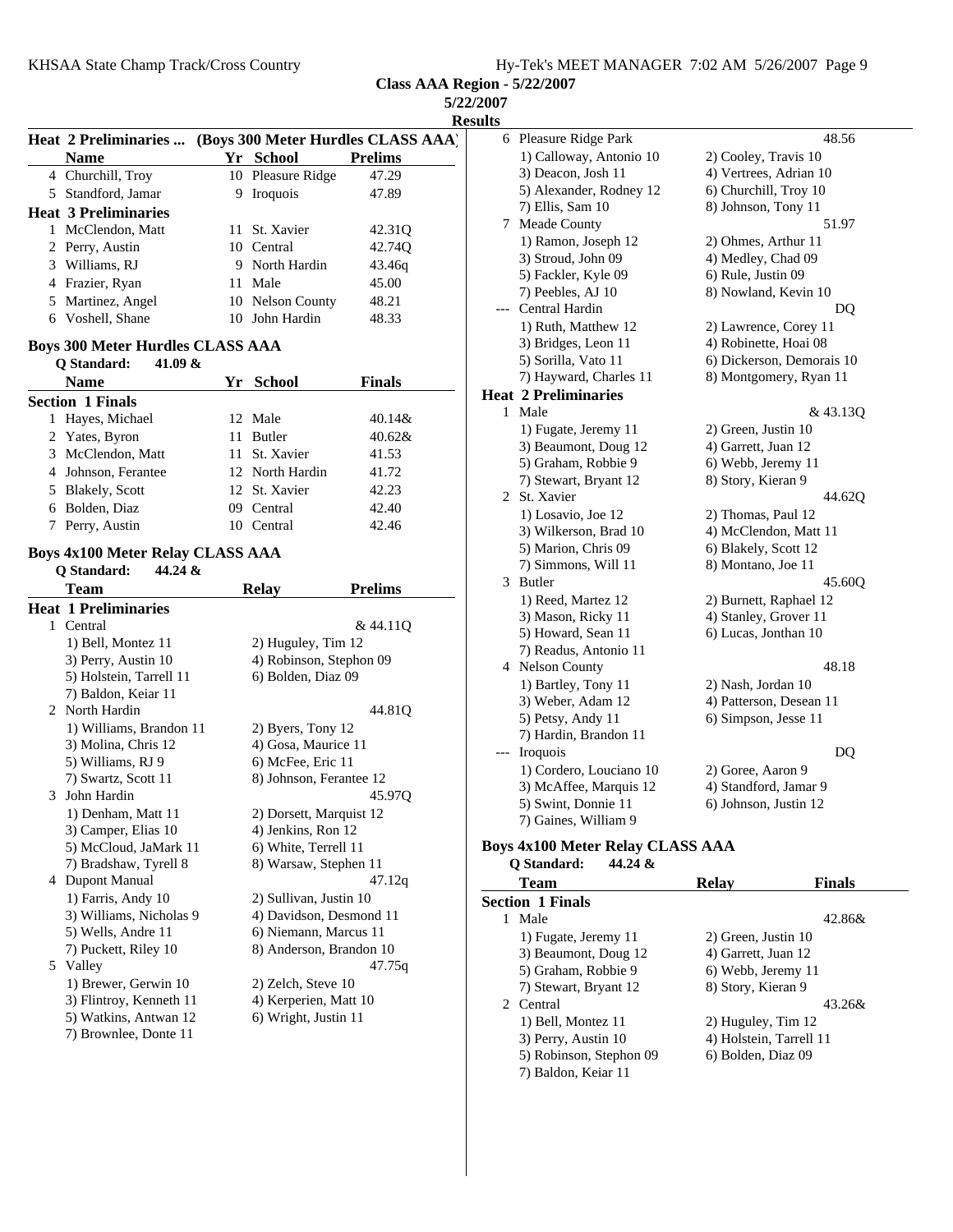KHSAA State Champ Track/Cross Country Hy-Tek's MEET MANAGER 7:02 AM 5/26/2007 Page 10

**Class AAA Region - 5/22/2007**

**5/22/2007**

| Section 1 Finals  (Boys 4x100 Meter Relay CLASS AAA) |                         |                               |  |
|------------------------------------------------------|-------------------------|-------------------------------|--|
|                                                      | <b>Team</b>             | <b>Relay</b><br><b>Finals</b> |  |
| 3                                                    | North Hardin            | 44.15&                        |  |
|                                                      | 1) Williams, Brandon 11 | 2) Byers, Tony 12             |  |
|                                                      | 3) Molina, Chris 12     | 4) Gosa, Maurice 11           |  |
|                                                      | 5) Williams, RJ 9       | 6) McFee, Eric 11             |  |
|                                                      | 7) Swartz, Scott 11     | 8) Johnson, Ferantee 12       |  |
|                                                      | 4 St. Xavier            | 44.57                         |  |
|                                                      | 1) Losavio, Joe 12      | 2) Thomas, Paul 12            |  |
|                                                      | 3) Wilkerson, Brad 10   | 4) McClendon, Matt 11         |  |
|                                                      | 5) Marion, Chris 09     | 6) Blakely, Scott 12          |  |
|                                                      | 7) Simmons, Will 11     | 8) Montano, Joe 11            |  |
| 5                                                    | Butler                  | 45.99                         |  |
|                                                      | 1) Reed, Martez 12      | 2) Burnett, Raphael 12        |  |
|                                                      | 3) Mason, Ricky 11      | 4) Readus, Antonio 11         |  |
|                                                      | 5) Howard, Sean 11      | 6) Lucas, Jonthan 10          |  |
|                                                      | 7) Stanley, Grover 11   |                               |  |
| 6                                                    | John Hardin             | 46.33                         |  |
|                                                      | 1) Denham, Matt 11      | 2) Dorsett, Marquist 12       |  |
|                                                      | 3) Camper, Elias 10     | 4) Jenkins, Ron 12            |  |
|                                                      | 5) McCloud, JaMark 11   | 6) White, Terrell 11          |  |
|                                                      | 7) Bradshaw, Tyrell 8   | 8) Warsaw, Stephen 11         |  |
|                                                      | Dupont Manual           | DO                            |  |
|                                                      | 1) Farris, Andy 10      | 2) Sullivan, Justin 10        |  |
|                                                      | 3) Williams, Nicholas 9 | 4) Davidson, Desmond 11       |  |
|                                                      | 5) Wells, Andre 11      | 6) Niemann, Marcus 11         |  |
|                                                      | 7) Puckett, Riley 10    | 8) Anderson, Brandon 10       |  |
| ---                                                  | Valley                  | DO                            |  |
|                                                      | 1) Brewer, Gerwin 10    | 2) Brownlee, Donte 11         |  |
|                                                      | 3) Flintroy, Kenneth 11 | 4) Kerperien, Matt 10         |  |
|                                                      | 5) Watkins, Antwan 12   | 6) Wright, Justin 11          |  |
|                                                      | 7) Zelch, Steve 10      |                               |  |

#### **Boys 4x200 Meter Relay CLASS AAA Q Standard: 1:31.88 &**

|    | 0 bianuaru. – 1.91.00 <b>u</b> |                      |                           |
|----|--------------------------------|----------------------|---------------------------|
|    | Team                           | <b>Relay</b>         | <b>Prelims</b>            |
|    | Heat 1 Preliminaries           |                      |                           |
| 1. | St. Xavier                     |                      | & 1:31.310                |
|    | 1) Simmons, Will 11            | 2) Thomas, Paul 12   |                           |
|    | 3) Wilkerson, Brad 10          |                      | 4) McClendon, Matt 11     |
|    | 5) Montano, Joe 11             | 6) Marion, Chris 09  |                           |
|    | 7) Blakely, Scott 12           |                      | 8) Craigmyle, Cody 10     |
|    | 2 North Hardin                 |                      | 1:32.520                  |
|    | 1) Williams, Brandon 11        | 2) Swartz, Scott 11  |                           |
|    | 3) Molina, Chris 12            | 4) Coley, Shawn 10   |                           |
|    | 5) Williams, RJ 9              |                      | 6) Johnson, Ferantee 12   |
|    | 7) McFee, Eric 11              |                      | 8) Hobbs, Marcellus 10    |
|    | 3 Central Hardin               |                      | 1:36.070                  |
|    | 1) Sorilla, Vato 11            | 2) Ruth, Matthew 12  |                           |
|    | 3) Lawrence, Corey 11          |                      | 4) Montgomery, Ryan 11    |
|    | 5) Robinette, Hoai 08          | 6) Mathews, Daryl 10 |                           |
|    | 7) Hayward, Charles 11         |                      | 8) Dickerson, Demorais 10 |
|    |                                |                      |                           |

| ults           |                             |                             |
|----------------|-----------------------------|-----------------------------|
|                | 4 Central                   | 1:37.22                     |
|                | 1) Holstein, Tarrell 11     | 2) Wooten, Chris 12         |
|                | 3) Robinson, Stephon 09     | 4) Young, Gerald 09         |
|                | 5) Huguley, Tim 12          | 6) Valentine, Manuel 12     |
|                | 7) Baldon, Keiar 11         |                             |
| 5              | Nelson County               | 1:38.62                     |
|                | 1) Bartley, Tony 11         | 2) Nash, Jordan 10          |
|                | 3) Petsy, Andy 11           | 4) Patterson, Desean 11     |
|                | 5) Hardin, Brandon 11       | 6) Simpson, Jesse 11        |
|                | 7) Weber, Adam 12           | 8) Kays, Josh 9             |
|                | 6 Meade County              | 1:45.66                     |
|                | 1) Ramon, Joseph 12         | 2) Brown, Marshall 11       |
|                | 3) Nowland, Kevin 10        | 4) Peebles, AJ 10           |
|                | 5) Stroud, John 09          | 6) Medley, Chad 09          |
|                | 7) Fackler, Kyle 09         | 8) Buttram, Gabe 09         |
| $---$          | Pleasure Ridge Park         | FS                          |
|                | 1) Deacon, Josh 11          | 2) Cooley, Travis 10        |
|                | 3) Calloway, Antonio 10     | 4) Ellis, Sam 10            |
|                | 5) Alexander, Rodney 12     | 6) Vertrees, Adrian 10      |
|                | 7) Johnson, Tony 11         | 8) Churchill, Troy 10       |
|                | <b>Heat 2 Preliminaries</b> |                             |
| 1.             | Male                        | & 1:29.38Q                  |
|                | 1) Fugate, Jeremy 11        | 2) Garrett, Juan 12         |
|                | 3) Green, Justin 10         | 4) Stewart, Bryant 12       |
|                | 5) Webb, Jeremy 11          | 6) Graham, Robbie 9         |
|                | 7) Story, Kieran 9          | 8) Hayes, Michael 12        |
| $\overline{2}$ | John Hardin                 | & 1:31.72Q                  |
|                | 1) Jenkins, Ron 12          | 2) Denham, Matt 11          |
|                | 3) McCloud, JaMark 11       | 4) Dorsett, Marquist 12     |
|                | 5) White, Terrell 11        | 6) Warsaw, Stephen 11       |
|                | 7) Bradshaw, Tyrell 8       | 8) Camper, Elias 10         |
|                | 3 Dupont Manual             | 1:32.74Q                    |
|                | 1) Farris, Andy 10          | 2) Cooper, Gerry 11         |
|                | 3) Niemann, Marcus 11       | 4) Omeninma, Chinaederen 11 |
|                | 5) Davidson, Desmond 11     | 6) Brown, Nick 10           |
|                | 7) Sullivan, Justin 10      | 8) Puckett, Riley 10        |
|                | 4 Butler                    | 1:33.27q                    |
|                | 1) Reed, Martez 12          | 2) Mason, Ricky 11          |
|                | 3) Yates, Byron 11          | 4) Stanley, Grover 11       |
|                | 5) Readus, Antonio 11       | 6) Howard, Sean 11          |
|                | 7) Burnett, Raphael 12      | 8) Lucas, Jonthan 10        |
|                | 5 Valley                    | 1:37.01q                    |
|                | 1) Brownlee, Donte 11       | 2) Watkins, Antwan 12       |
|                | 3) Flintroy, Kenneth 11     | 4) Brewer, Gerwin 10        |
|                | 5) Kerperien, Matt 10       | 6) Zelch, Steve 10          |
|                | 7) Wright, Justin 11        | 8) Gray, Ricky 10           |
|                |                             |                             |

**Boys 4x200 Meter Relay CLASS AAA**

| Relav                 | <b>Finals</b> |
|-----------------------|---------------|
|                       |               |
|                       | 1:31.29&      |
| 2) Garrett, Juan 12   |               |
| 4) Stewart, Bryant 12 |               |
| 6) Graham, Robbie 9   |               |
| 8) Hayes, Michael 12  |               |
|                       |               |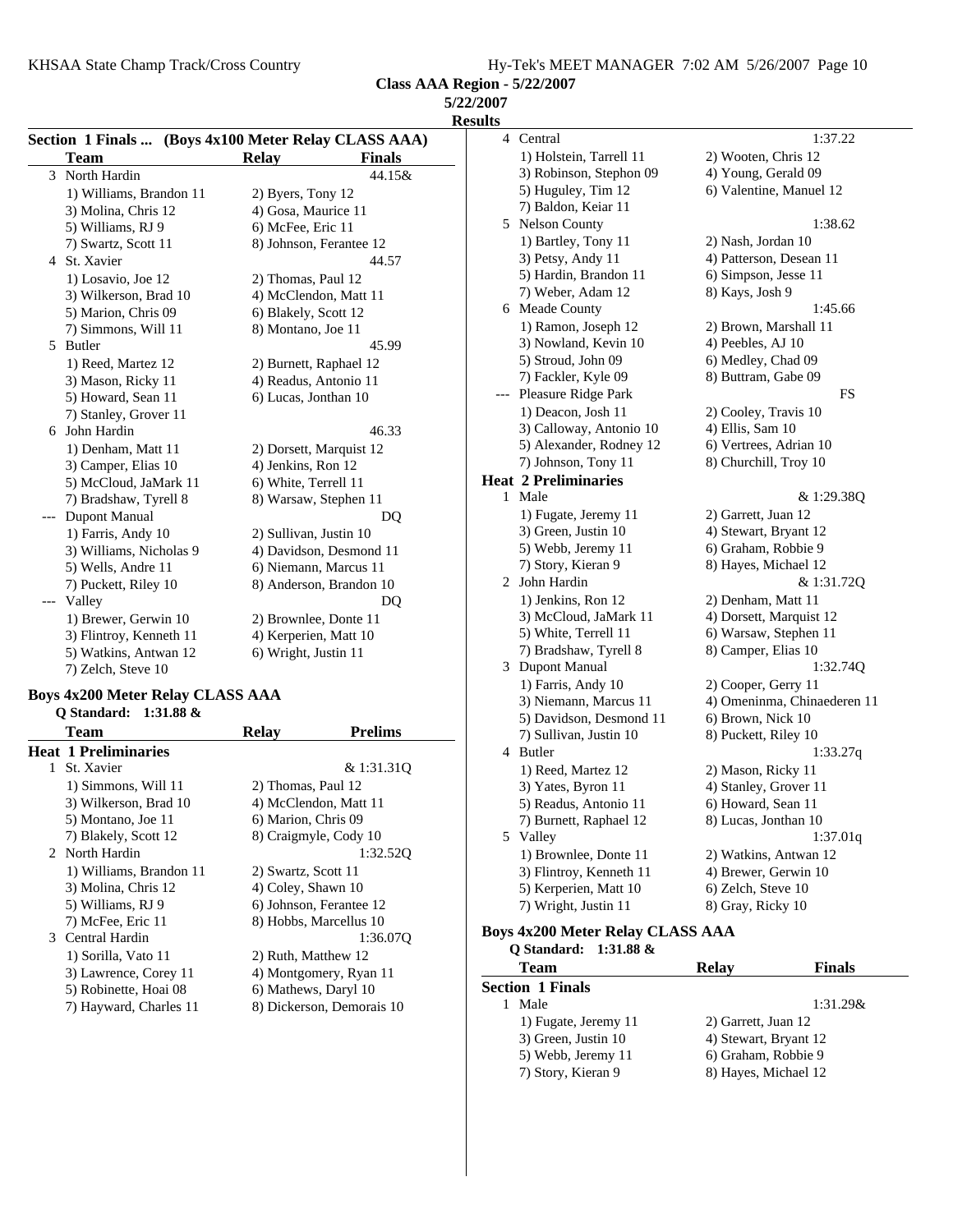KHSAA State Champ Track/Cross Country Hy-Tek's MEET MANAGER 7:02 AM 5/26/2007 Page 11

**Class AAA Region - 5/22/2007**

**5/22/2007**

**Results**

|   |                         | Section 1 Finals  (Boys 4x200 Meter Relay CLASS AAA) |
|---|-------------------------|------------------------------------------------------|
|   | Team                    | <b>Finals</b><br><b>Relay</b>                        |
| 2 | John Hardin             | 1:32.82                                              |
|   | 1) Jenkins, Ron 12      | 2) Denham, Matt 11                                   |
|   | 3) McCloud, JaMark 11   | 4) Camper, Elias 10                                  |
|   | 5) White, Terrell 11    | 6) Warsaw, Stephen 11                                |
|   | 7) Bradshaw, Tyrell 8   | 8) Dorsett, Marquist 12                              |
| 3 | North Hardin            | 1:33.10                                              |
|   | 1) Williams, Brandon 11 | 2) Molina, Chris 12                                  |
|   | 3) Hobbs, Marcellus 10  | 4) Coley, Shawn 10                                   |
|   | 5) Williams, RJ 9       | 6) Johnson, Ferantee 12                              |
|   | 7) McFee, Eric 11       | 8) Swartz, Scott 11                                  |
| 4 | St. Xavier              | 1:33.58                                              |
|   | 1) McClendon, Matt 11   | 2) Thomas, Paul 12                                   |
|   | 3) Wilkerson, Brad 10   | 4) Craigmyle, Cody 10                                |
|   | 5) Simmons, Will 11     | 6) Marion, Chris 09                                  |
|   | 7) Blakely, Scott 12    | 8) Montano, Joe 11                                   |
| 5 | Butler                  | 1:34.58                                              |
|   | 1) Reed, Martez 12      | 2) Mason, Ricky 11                                   |
|   | 3) Yates, Byron 11      | 4) Stanley, Grover 11                                |
|   | 5) Readus, Antonio 11   | 6) Howard, Sean 11                                   |
|   | 7) Burnett, Raphael 12  | 8) Lucas, Jonthan 10                                 |
| 6 | Central Hardin          | 1:36.98                                              |
|   | 1) Sorilla, Vato 11     | 2) Ruth, Matthew 12                                  |
|   | 3) Lawrence, Corey 11   | 4) Montgomery, Ryan 11                               |
|   | 5) Robinette, Hoai 08   | 6) Mathews, Daryl 10                                 |
|   | 7) Hayward, Charles 11  | 8) Dickerson, Demorais 10                            |
| 7 | Valley                  | 1:39.47                                              |
|   | 1) Brownlee, Donte 11   | 2) Kerperien, Matt 10                                |
|   | 3) Flintroy, Kenneth 11 | 4) Brewer, Gerwin 10                                 |
|   | 5) Watkins, Antwan 12   | 6) Zelch, Steve 10                                   |
|   | 7) Wright, Justin 11    | 8) Gray, Ricky 10                                    |
|   | <b>Dupont Manual</b>    | <b>FS</b>                                            |
|   | 1) Farris, Andy 10      | 2) Cooper, Gerry 11                                  |
|   | 3) Niemann, Marcus 11   | 4) Omeninma, Chinaederen 11                          |
|   | 5) Davidson, Desmond 11 | 6) Brown, Nick 10                                    |
|   | 7) Sullivan, Justin 10  | 8) Puckett, Riley 10                                 |

## **Boys 4x400 Meter Relay CLASS AAA**

| Q Standard: 3:29.15 &       |                      |                         |
|-----------------------------|----------------------|-------------------------|
| <b>Team</b>                 | Relay                | <b>Prelims</b>          |
| <b>Heat 1 Preliminaries</b> |                      |                         |
| North Hardin                |                      | 3:29.890                |
| 1) Coley, Shawn 10          | 2) Green, Jason 11   |                         |
| 3) Hobbs, Marcellus 10      |                      | 4) Johnson, Ferantee 12 |
| 5) Molina, Chris 12         | 6) Swartz, Scott 11  |                         |
| 7) Kennedy, Issac 11        | 8) Sheppard, Greg 10 |                         |
| 2 Dupont Manual             |                      | 3:30.020                |
| 1) Cooper, Gerry 11         | 2) Erickson, Jon 12  |                         |
| 3) Omeninma, Chinaederen 11 | 4) Farris, Andy 10   |                         |
| 5) Henes, Alex 11           |                      | 6) Davidson, Desmond 11 |
| 7) Doolittle, Tyler 10      | 8) Finley, Perry 10  |                         |

| ults           |                                         |                         |
|----------------|-----------------------------------------|-------------------------|
| 3              | St. Xavier                              | 3:35.87Q                |
|                | 1) Thomas, Paul 12                      | 2) Spencer, Geoffrey 10 |
|                | 3) Lyons, Brad 11                       | 4) McClendon, Matt 11   |
|                | 5) Montano, Joe 11                      | 6) Simmons, Will 11     |
|                | 7) Marion, Chris 09                     | 8) Craigmyle, Cody 10   |
| 4              | Central Hardin                          | 3:37.09q                |
|                | 1) Ruth, Matthew 12                     | 2) Sorilla, Vato 11     |
|                | 3) Robinette, Hoai 08                   | 4) Hayward, Charles 11  |
|                | 5) Cooney, Samuel 12                    | 6) Lawrence, Corey 11   |
|                | 7) Dickerson, Demorais 10               | 8) Montgomery, Ryan 11  |
| 5              | Pleasure Ridge Park                     | 3:47.65                 |
|                | 1) Ellis, Sam 10                        | 2) Bowman, Anthony 11   |
|                | 3) Streicher, Manuel 11                 | 4) Johnson, Tony 11     |
|                | 5) Calloway, Antonio 10                 | 6) Alexander, Rodney 12 |
|                | 7) Roeder, Luke 12                      | 8) Vertrees, Adrian 10  |
| 6              | <b>Nelson County</b>                    | 3:49.73                 |
|                | 1) Richmond, Tanner 12                  | 2) Simpson, Jesse 11    |
|                | 3) Nash, Jordan 10                      | 4) Pedretti, Michael 12 |
|                | 5) Martinez, Tyler 9                    | 6) Hardin, Brandon 11   |
|                | 7) Petsy, Andy 11                       | 8) Moll, Derek 11       |
|                | <b>Heat 2 Preliminaries</b>             |                         |
| 1              | Male                                    | 3:30.67Q                |
|                | 1) Hayes, Michael 12                    | 2) Garrett, Juan 12     |
|                | 3) Dodson, Lewis 11                     | 4) Story, Kieran 9      |
|                | 5) Fugate, Jeremy 11                    | 6) Desilvey, Justin 11  |
|                | 7) Green, Justin 10                     | 8) Booker, Tony 10      |
| $\mathbf{2}^-$ | John Hardin                             | 3:30.69Q                |
|                | 1) Wolz, Ryan 12                        | 2) Routt, Blaine 12     |
|                | 3) Camper, Elias 10                     | 4) Warsaw, Stephen 11   |
|                | 5) Lopez, Aundreas 11                   | 6) White, Terrell 11    |
|                | 7) Denham, Matt 11                      | 8) McCloud, JaMark 11   |
| 3              | <b>Butler</b>                           | 3:30.72Q                |
|                | 1) Caldwell, Michael 09                 | 2) Yates, Byron 11      |
|                | 3) Greenwood, Tim 11                    | 4) Burnett, Raphael 12  |
|                | 5) Readus, Antonio 11                   | 6) Polson, Josh 09      |
|                | 7) Wigge, Kaelin 12                     | 8) Howard, Sean 11      |
|                | 4 Central                               | 3:33.78q                |
|                | 1) Debro, Byron 11                      | 2) Valentine, Manuel 12 |
|                | 3) Shea, Josh 10                        | 4) Young, Gerald 09     |
|                | 5) Wooten, Chris 12                     | 6) Bolden, Diaz 09      |
|                | 7) Huguley, Tim 12                      | 8) Holstein, Tarrell 11 |
| 5.             | Meade County                            | 4:16.80                 |
|                | 1) Bowen, Zach 08                       | 2) Breeds, Sean 09      |
|                | 3) Buttram, Gabe 09                     | 4) Hager, Cody 09       |
|                | 5) Humphrey, Joseph 09                  | 6) Bishop, Dustin 10    |
|                | 7) Brown, Marshall 11                   | 8) Nowland, Kevin 10    |
|                | <b>Boys 4x400 Meter Relay CLASS AAA</b> |                         |
|                |                                         |                         |

| Q Standard: 3:29.15 &   |                        |               |
|-------------------------|------------------------|---------------|
| <b>Team</b>             | Relav                  | <b>Finals</b> |
| <b>Section 1 Finals</b> |                        |               |
| Male                    |                        | $3:26.22\&$   |
| 1) Hayes, Michael 12    | 2) Fugate, Jeremy 11   |               |
| 3) Dodson, Lewis 11     | 4) Story, Kieran 9     |               |
| 5) Garrett, Juan 12     | 6) Desilvey, Justin 11 |               |
| 7) Green, Justin 10     | 8) Booker, Tony 10     |               |
|                         |                        |               |